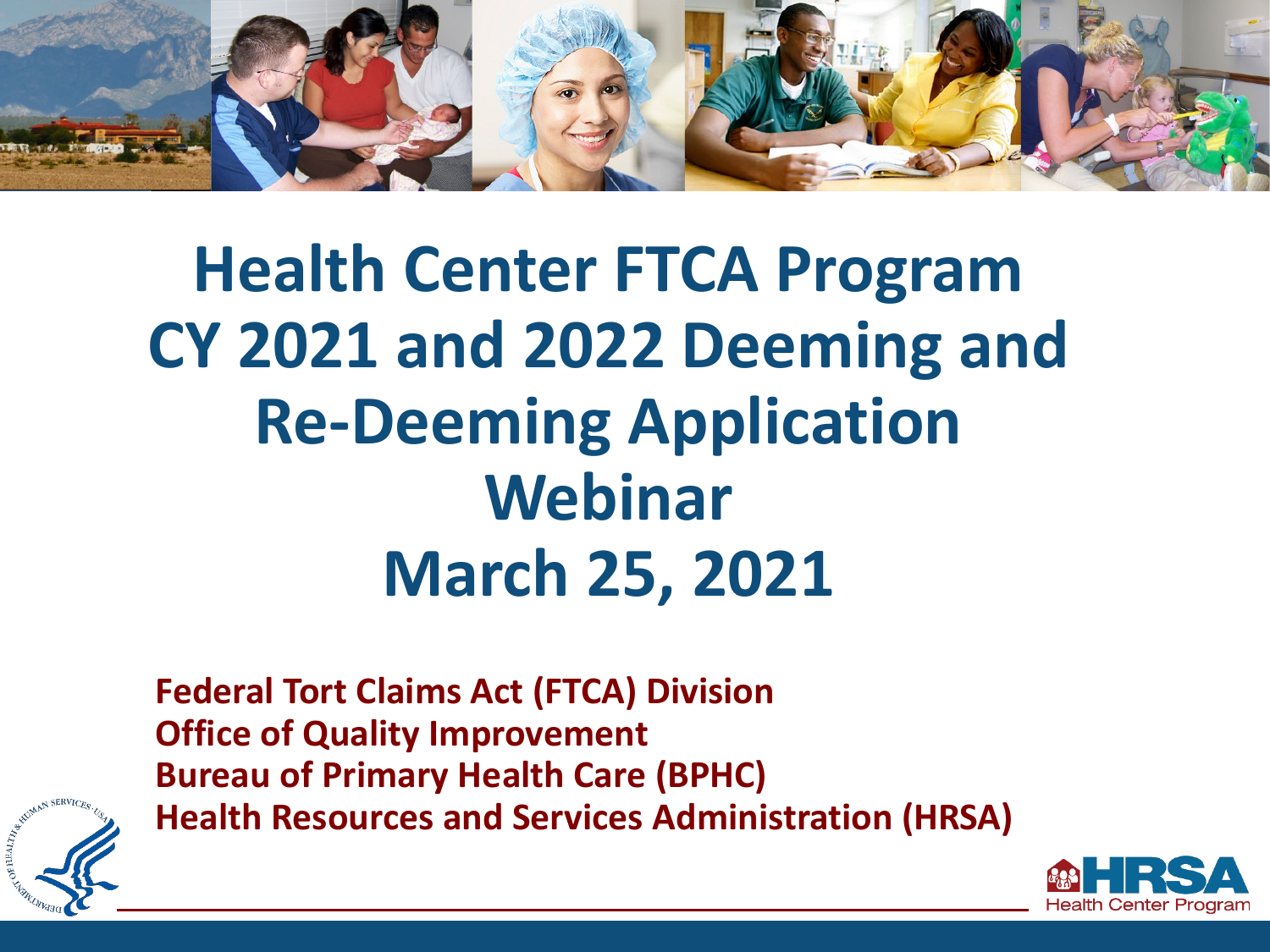#### **Provide an overview of the FTCA deeming application requirements and what to submit in the four key sections**



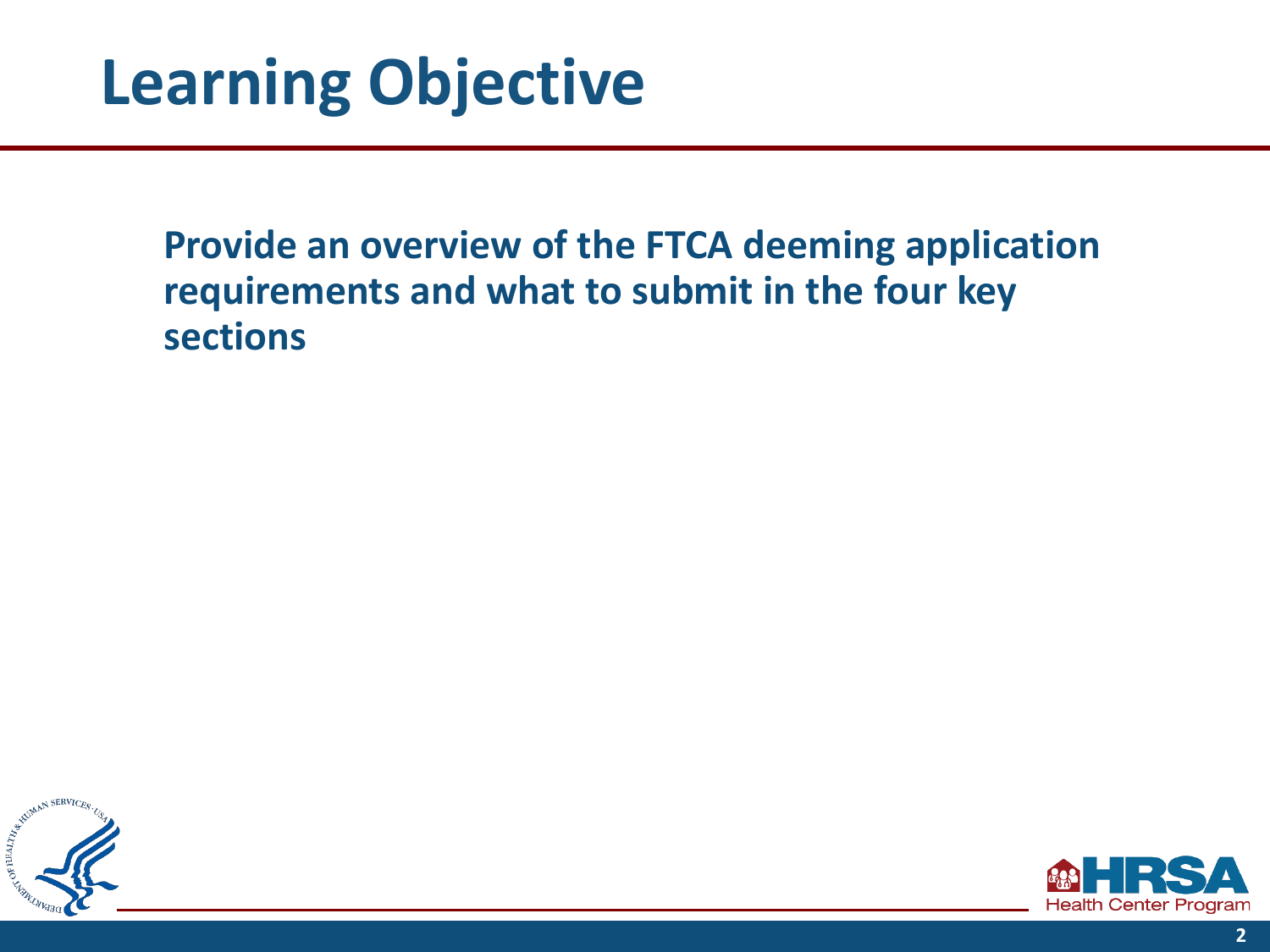### **Agenda**

- **1. Deeming Application Overview**
- **2. Application Requirements**
- **3. Risk Management**
- **4. Quality Improvement/Quality Assurance**
- **5. Credentialing and Privileging**
- **6. Claims Management**



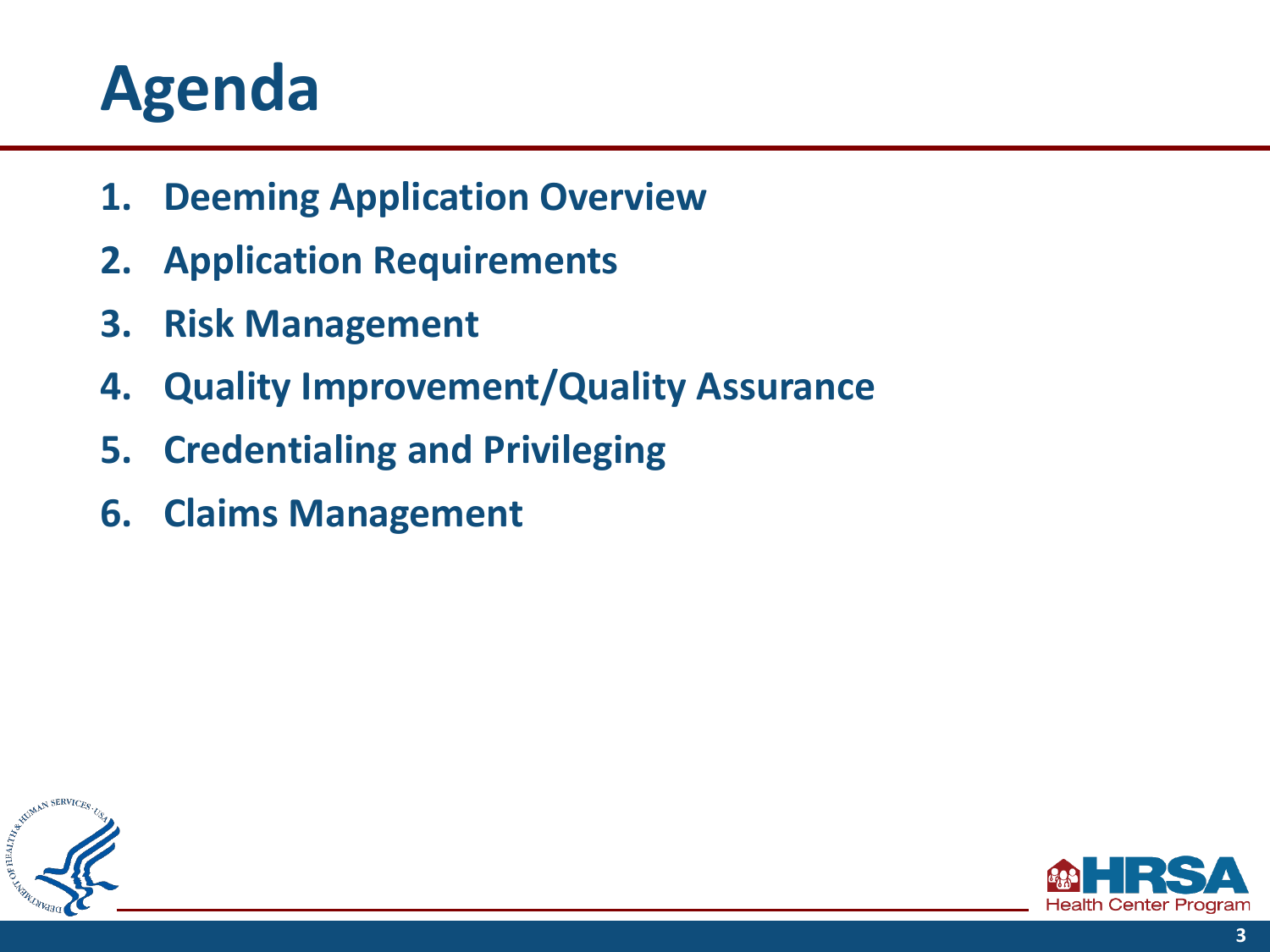## **1. Deeming Application Overview**



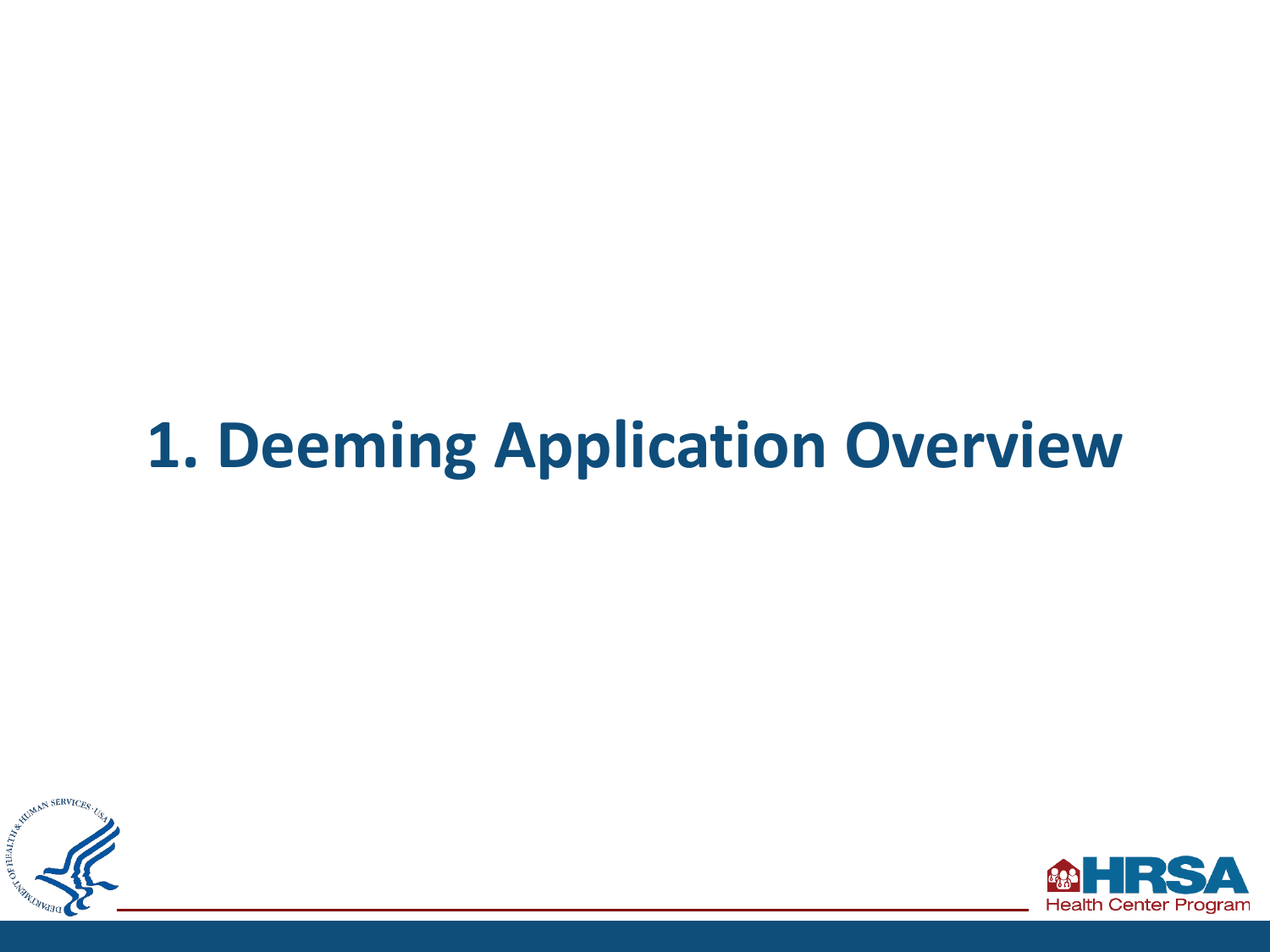## **Health Center Deeming Statistics**

- **1,168 health centers deemed in CY 2021** 
	- 216 Volunteer Health Professionals deemed

#### **Strongest Application Element:**

◦ Risk management position descriptions

#### **Weakest Application Elements:**

◦ Risk management Training Plans and evidence of implementation



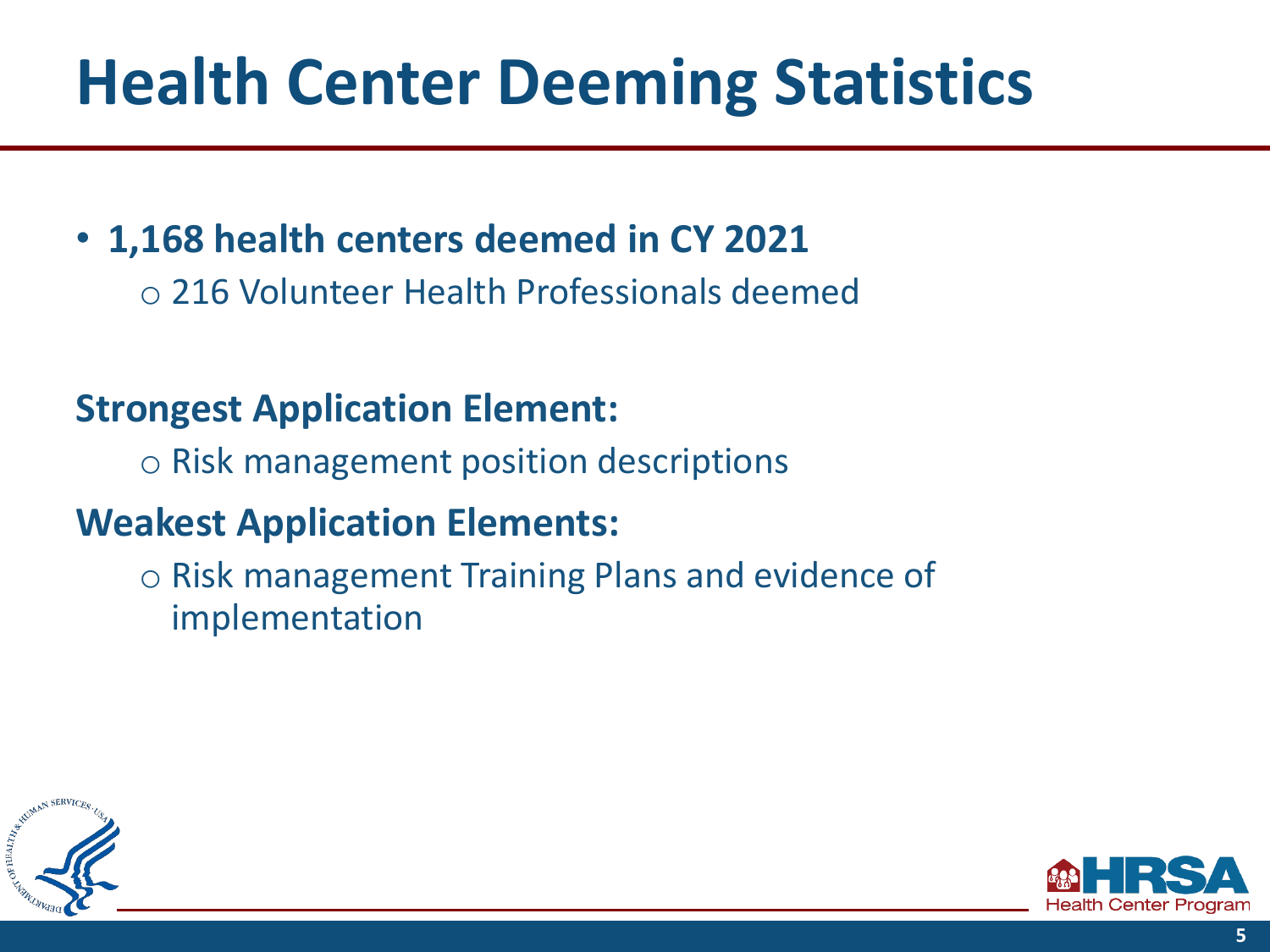#### *The EHB System will open on April 23, 2021*

#### **There are two types of deeming applications for FTCA coverage:**

- **Initial** 
	- Accepted on a rolling basis
	- Coverage will begin once officially approved and typically includes coverage for CY 2021 and CY 2022



- **Annual Redeeming** 
	- All redeeming applications are due on or before **June 25, 2021**



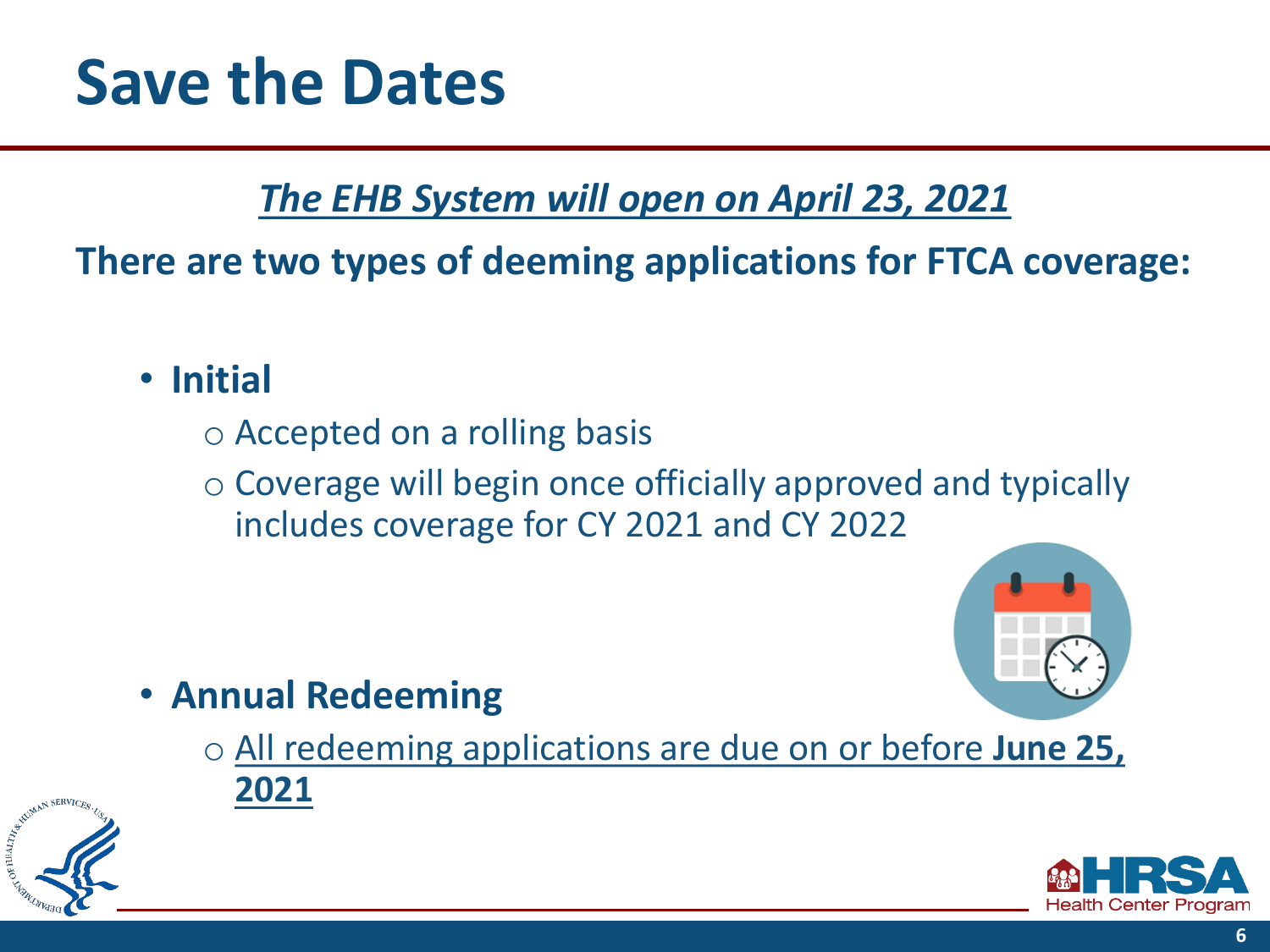#### **How to apply for coverage for Health Center Volunteer Health Professionals (VHPs)**

- **VHP redeeming applications:** must be submitted with the Health Center annual redeeming application which is due on or before June 25, 2021
	- After the Health Center redeeming process is completed VHP supplemental applications become available for those wishing to add additional VHPs later in the year.
- **Initial VHP applications:** can be submitted with the Health Center annual redeeming application **or** submitted at a later time during the calendar year when the system is open to accept applications
	- You will receive advanced notification if and when the EHB system will temporarily close.
- **VHP application and resources are available online on HRSA's Health Center VHP FTCA Program [webpage.](https://bphc.hrsa.gov/ftca/about/health-center-volunteers.html)**



• **The VHP Webinar Recording will be available on the application process [webpage.](https://bphc.hrsa.gov/ftca/hcap-process)**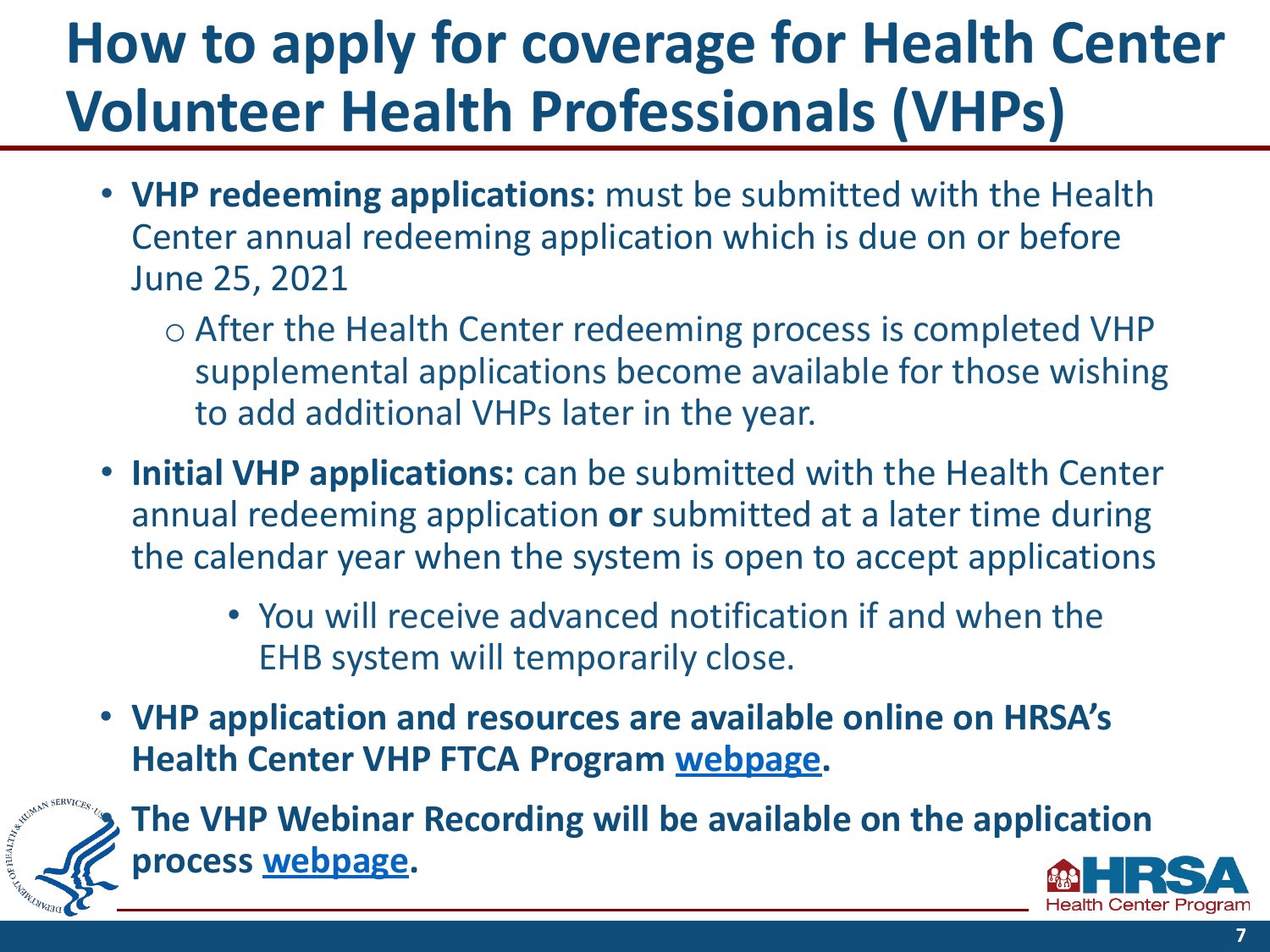#### **Preparing your Application Submission**

- **Review the CY 2022 Program Assistance Letter (PAL) 2021-01**
- **Begin collecting and reviewing required documents**
- **Prepare your documents in advance in order to submit a complete application by June 25, 2021**
- **Submit the redeeming application starting April 23, 2021**



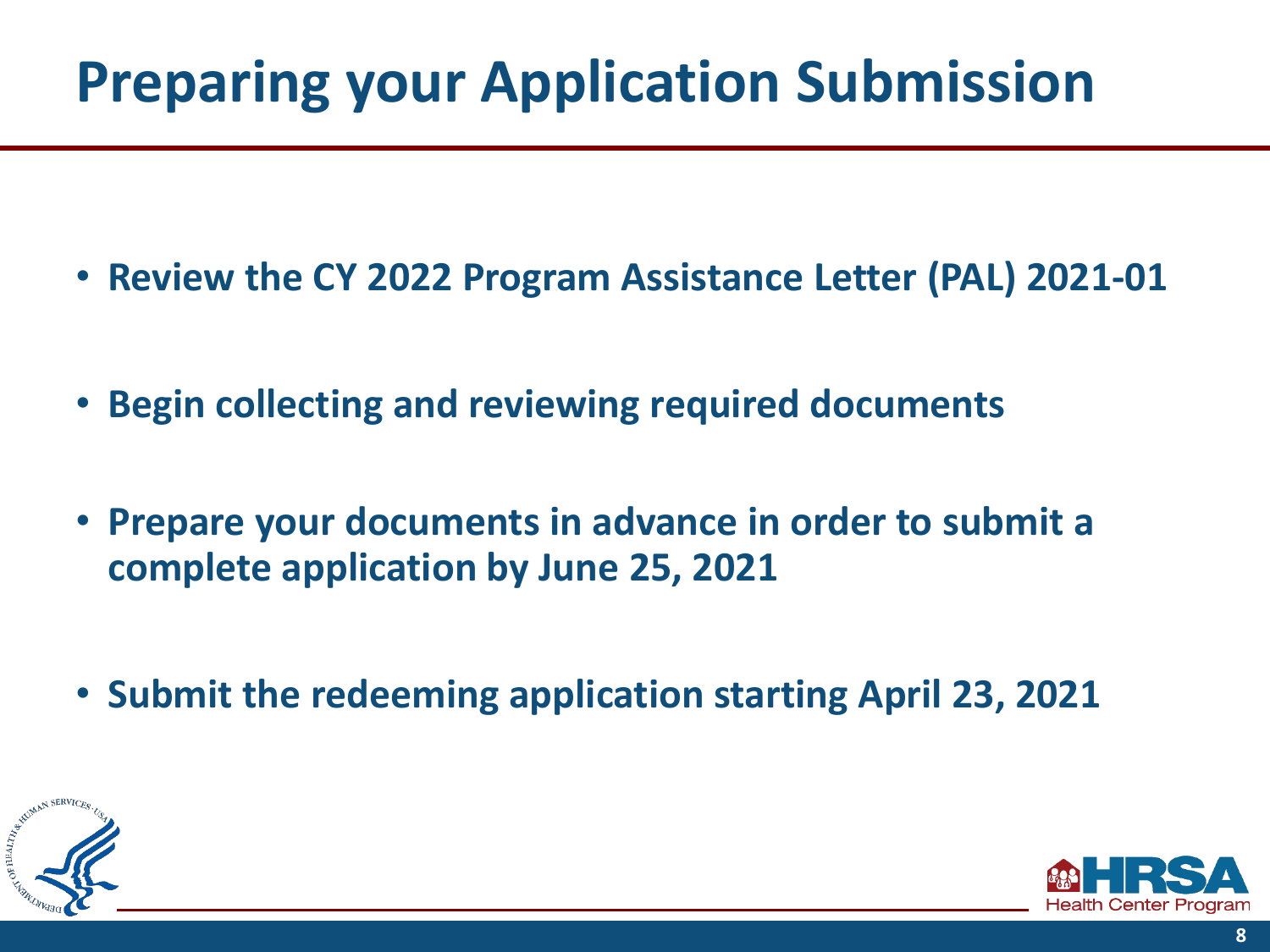## **2. Application Requirements**



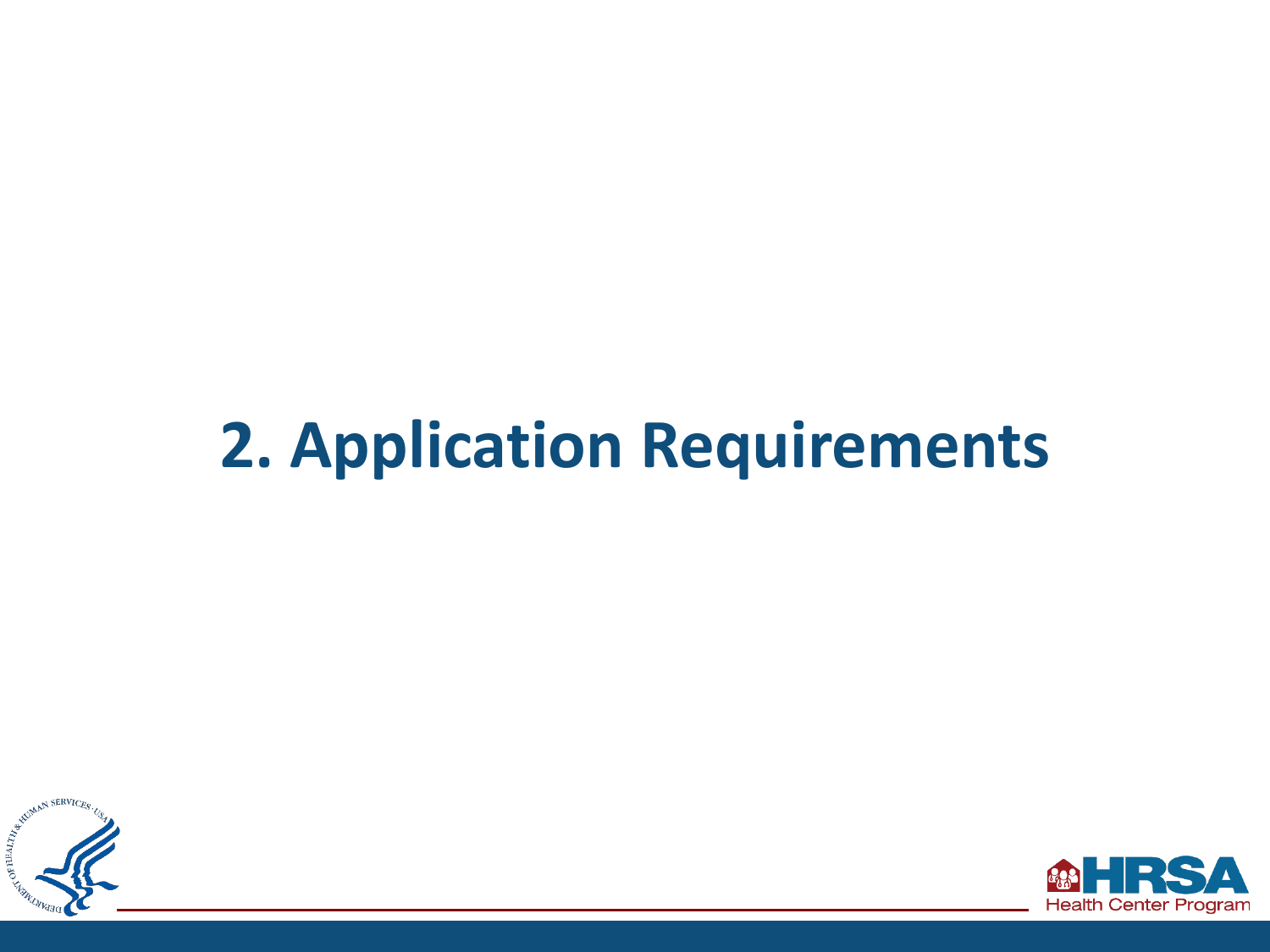### **4 Required Sections**

- **1. Risk management**
- **2. Quality Improvement/assurance (QI/QA)**
- **3. Credentialing & Privileging**
- **4. Claims Management**



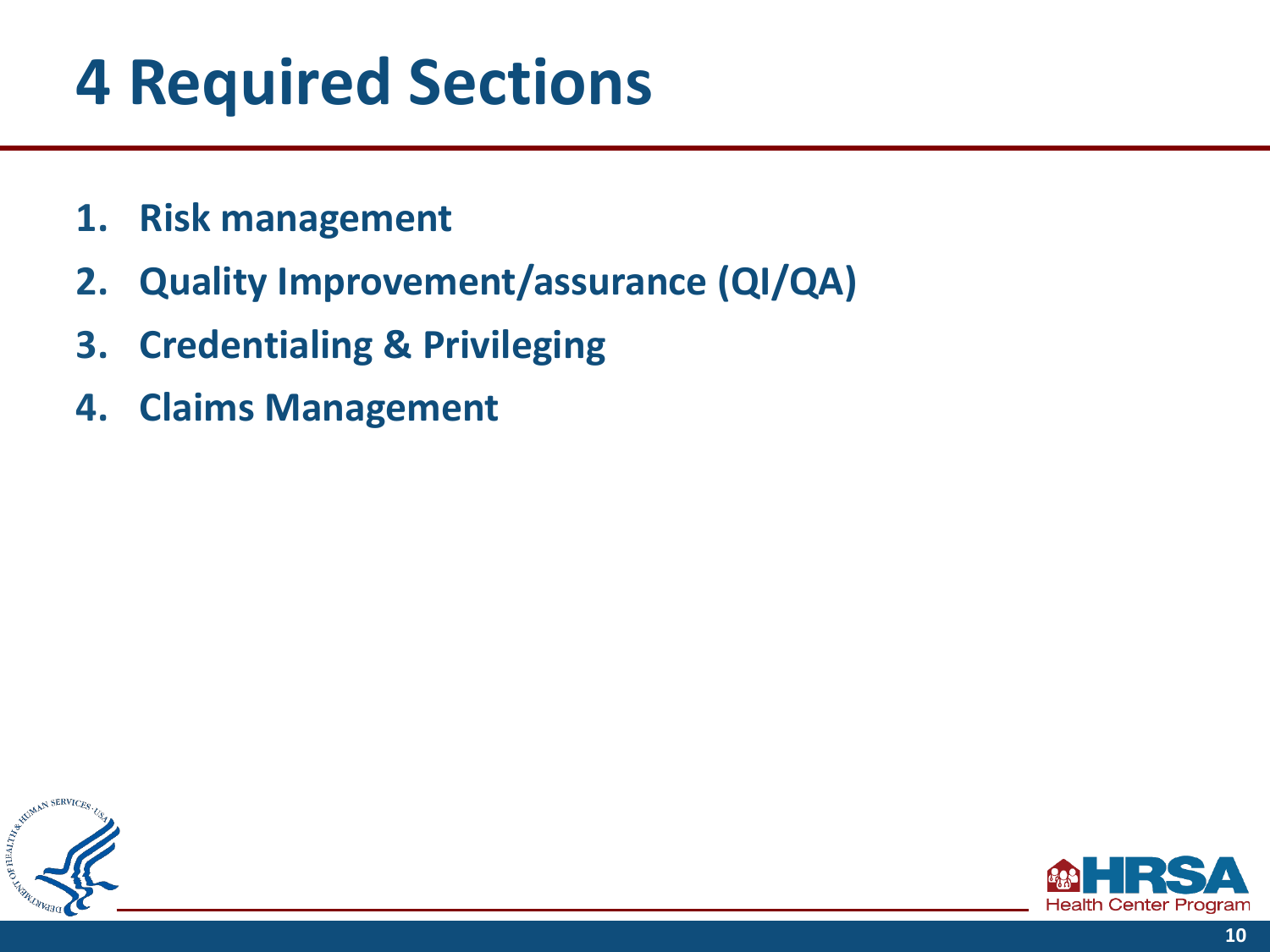#### **Risk Management Required Attachments**

- **2(C) - Risk Management Tracking Procedures (Referral, Hospitalization, Diagnostic (must include labs and x-rays)]**
- **3(B) Risk Management Training Plan**
- **3(C) Risk Management Training Plan Tracking and Documentation Tool**
- **4 Risk Management Quarterly Assessments Documentation**
- **5(A) - Annual Risk Management Report to Board and Key Management Staff**
- **5(B) Proof of Board Review of Annual Risk Management Report**



- **6 Risk Management Position Description** 
	- **7(B) - Annual Risk Manager Training**

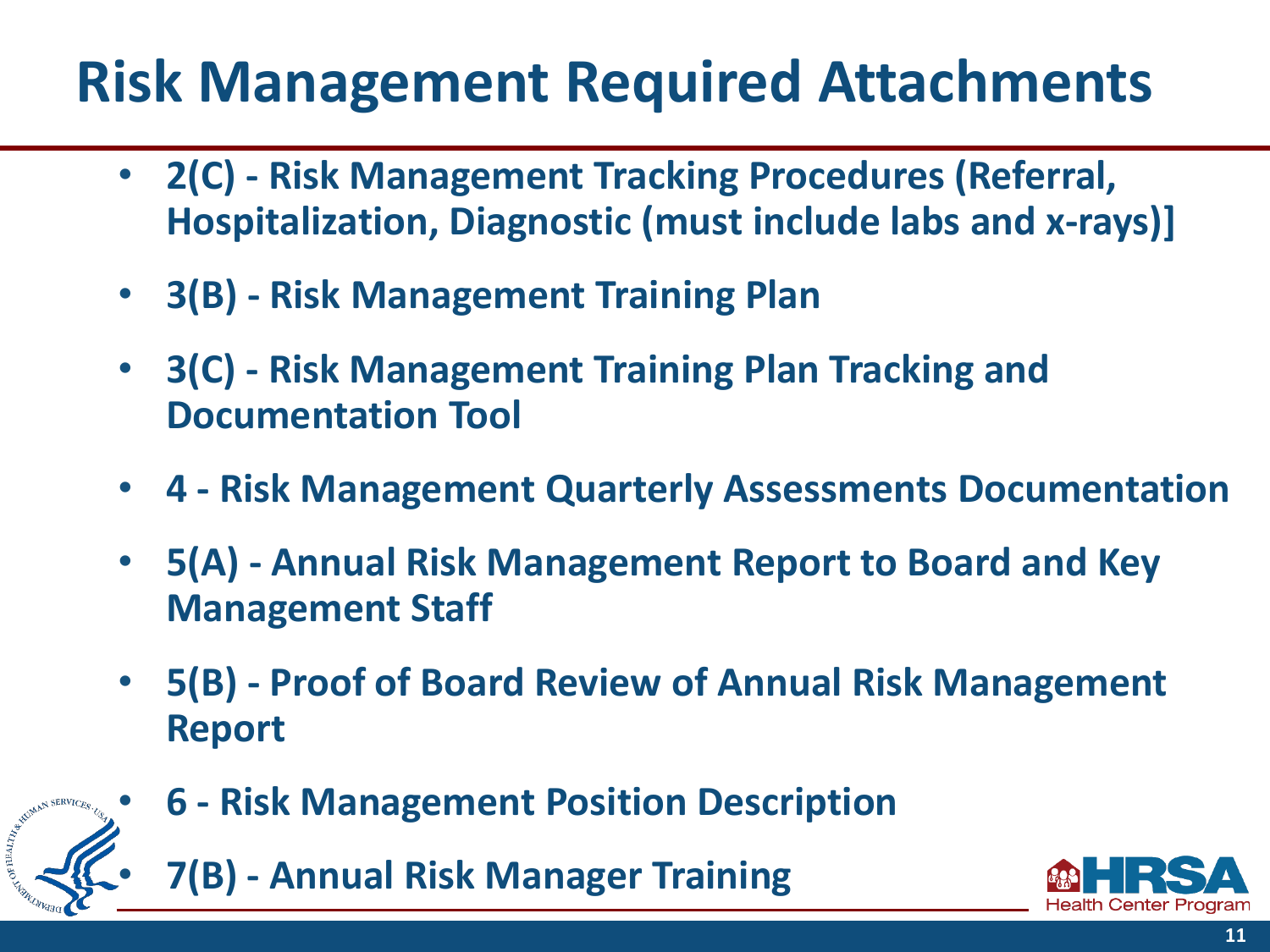### **Other Required Attachments**

- **1. Credentialing & privileging procedures**
- **2. Quality Improvement/assurance (QI/QA) operating procedures**
- **3. QI/QA quarterly assessments**



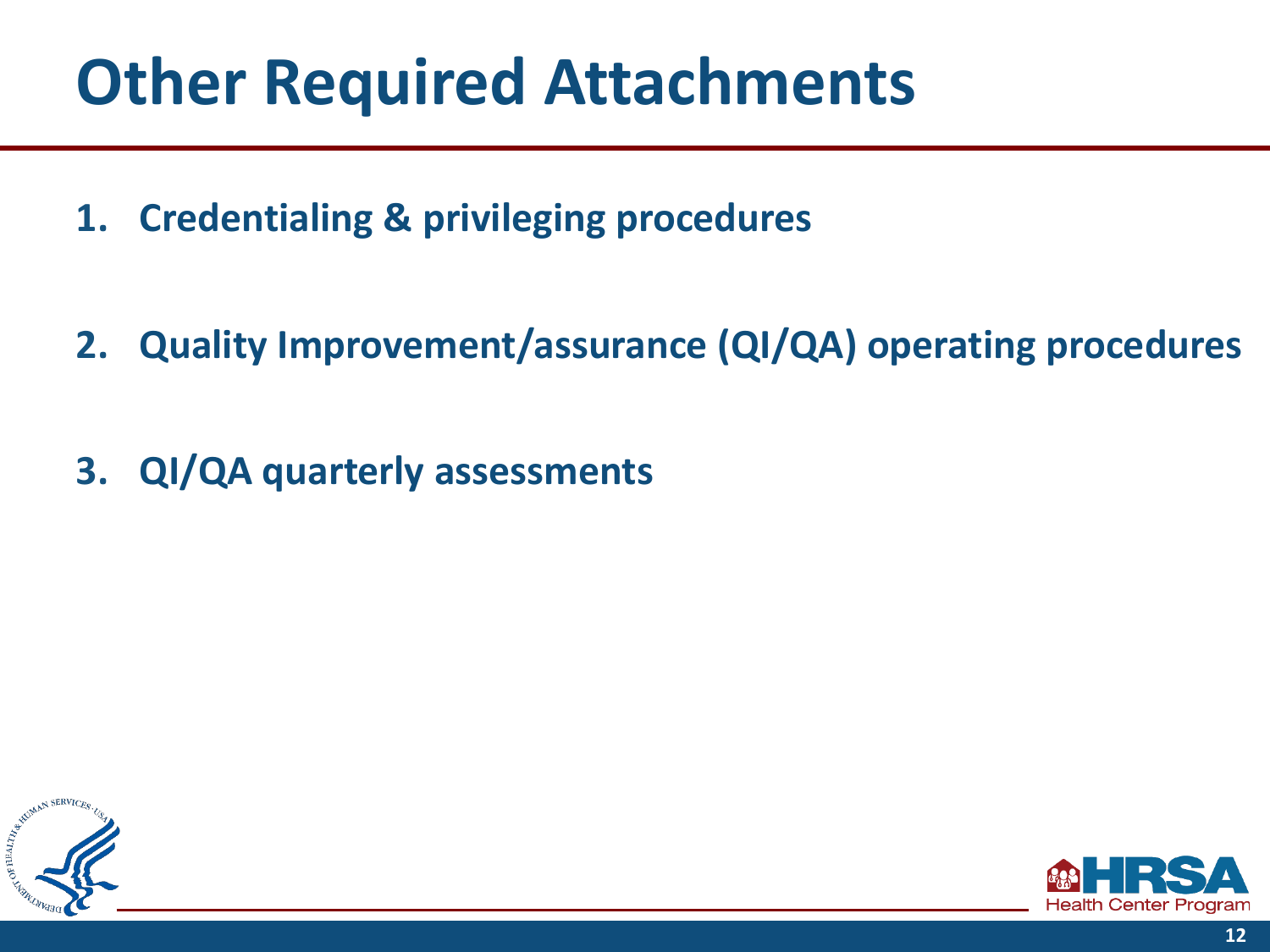#### **3. Risk Management**



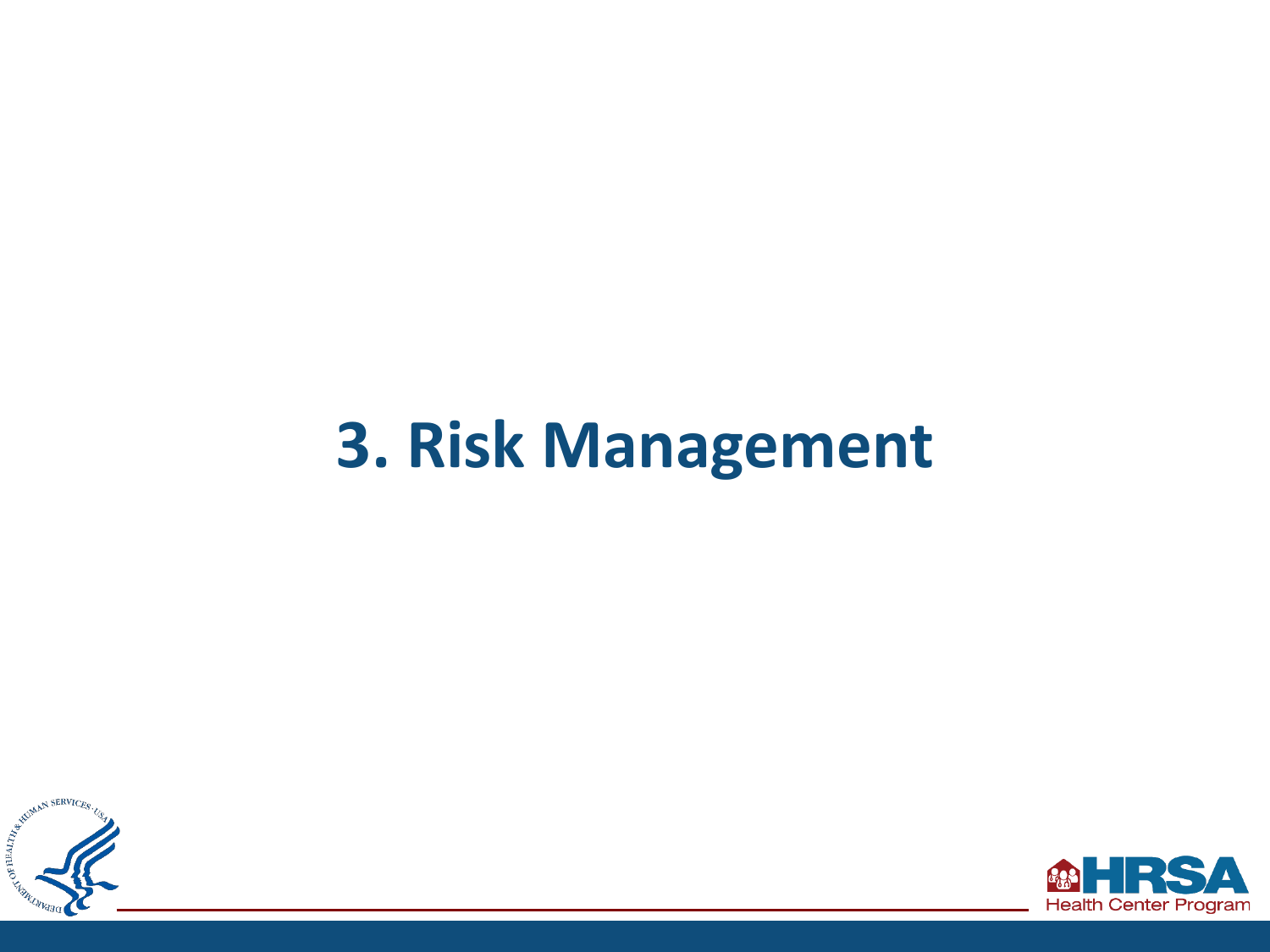### **Risk Management Attestations**

- **Attest that the health center maintains and has implemented risk management program and procedures**
- **Attest that your health center maintains and tracks an annual health care risk management training plan, for staff members based on identified areas/activities of highest clinical risk including:** 
	- Obstetrical services
	- Infection control and sterilization
	- HIPAA medical record confidentiality requirements
	- Specific trainings for groups of providers that perform various services which may lead to potential risk



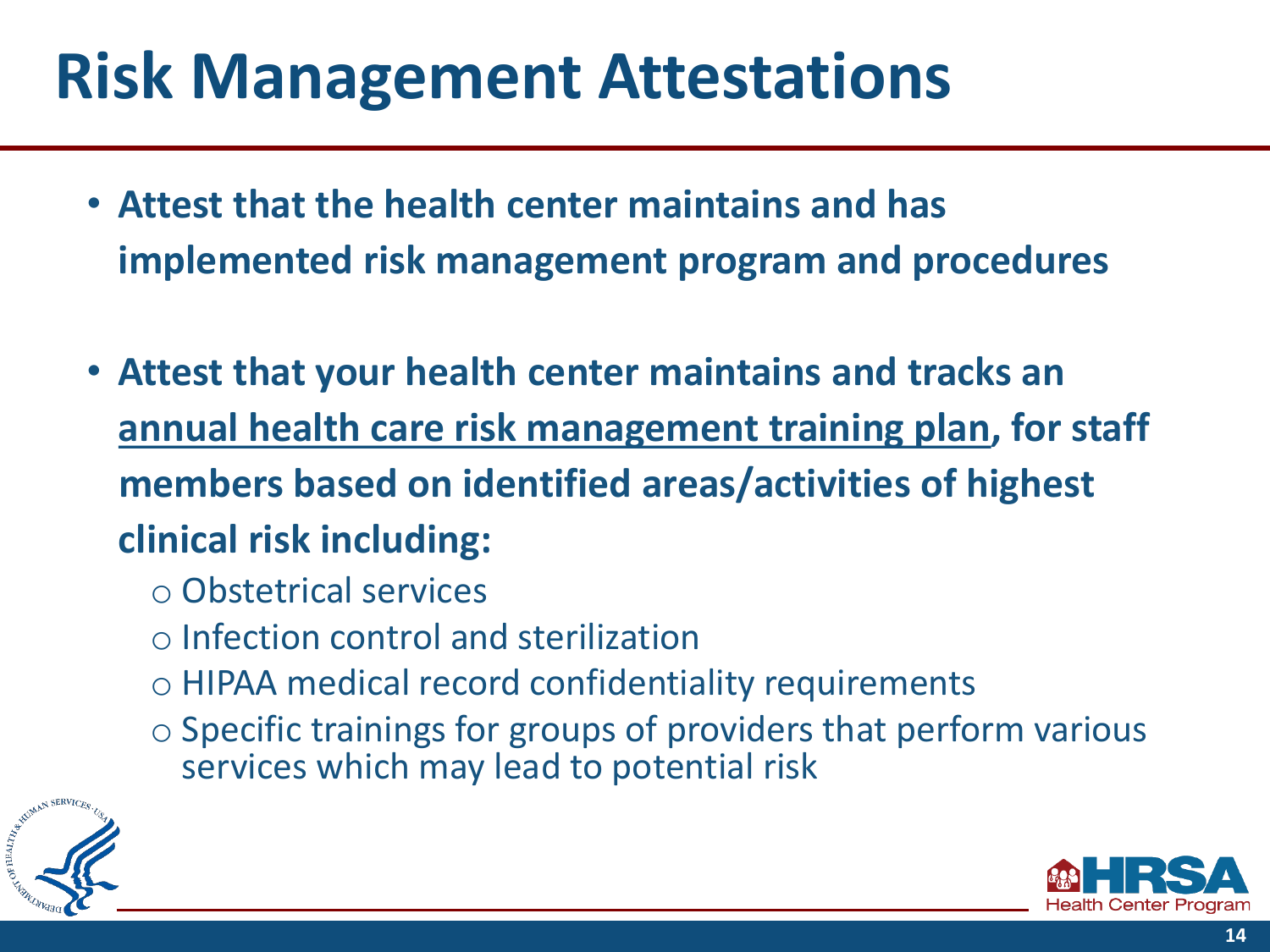### **2(C) Attachments: Risk Management Program and Procedures**

- **Upload the risk management procedures that address mitigating risk:** 
	- Referral tracking
	- Hospitalization tracking
	- Diagnostic tracking (x-ray, labs)
- **Documentation and implementation of these tracking procedures demonstrate how the health center mitigates risk.**





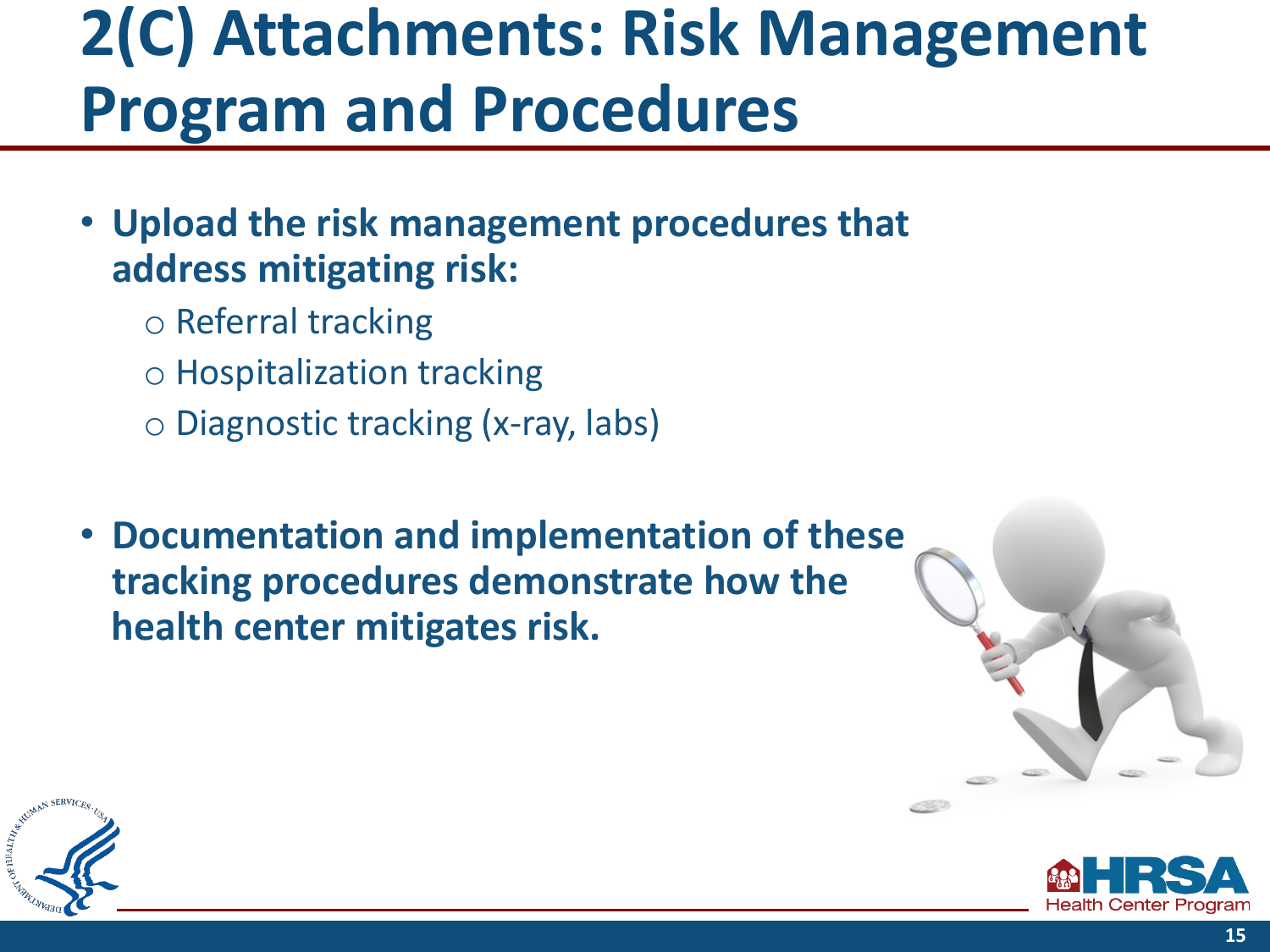# **3(B) Attachment: Annual Risk Management Training Plan**

- **Must include, at a minimum, topics on OB Services (as applicable), HIPAA, and Infection Control** 
	- OB Services must be addressed if you provide any OB services according to Form 5B (Column I and Column II), even if the health center does not perform labor and delivery directly
- **Include all tracking/documentation methods or tools used to ensure trainings have been completed**
- **Must provide evidence:** 
	- Of training for all levels of staff
	- That trainings were completed by staff



• **Training plan must clearly outline required trainings for the year, staff required to complete the trainings, and whether the trainings have been completed**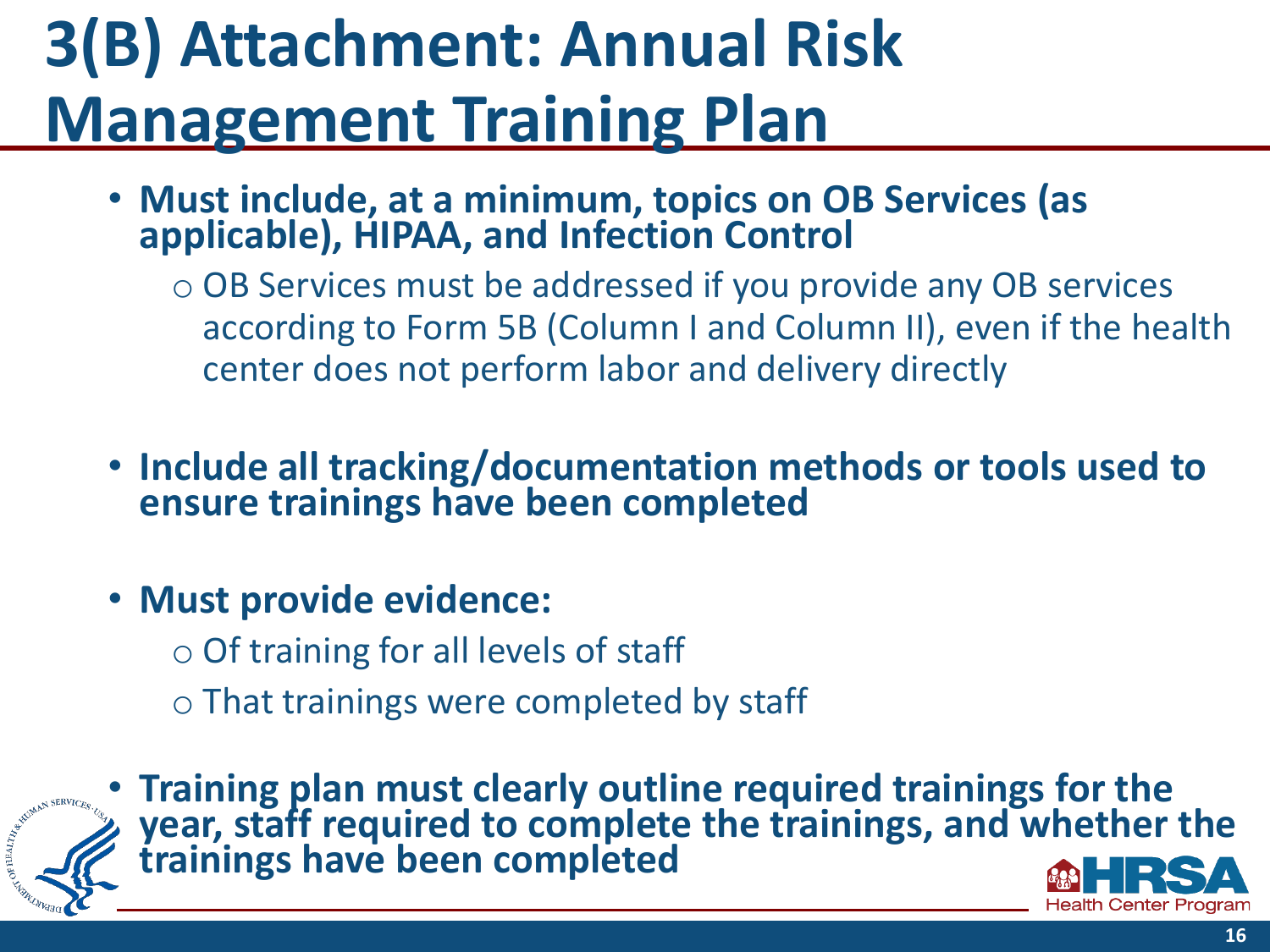#### **3(C) Attachment: Risk Management Training Plan Tracking and Documentation Tool**

- **Upload all tracking/documentation tools used to ensure trainings have been completed by** *all* **staff, at least annually (for example, excel sheets, training reports).**
- **All documents must be from the last 12 months prior to application submission.** 
	- Any documents dated outside of this period will not be accepted.

**Sample ECRI Staff Training Completion Tracking Tool available when you log in to: [https://www.ecri.org/components/HRSA/Pages/PSRMPol35.as](https://www.ecri.org/components/HRSA/Pages/PSRMPol35.aspx) px**



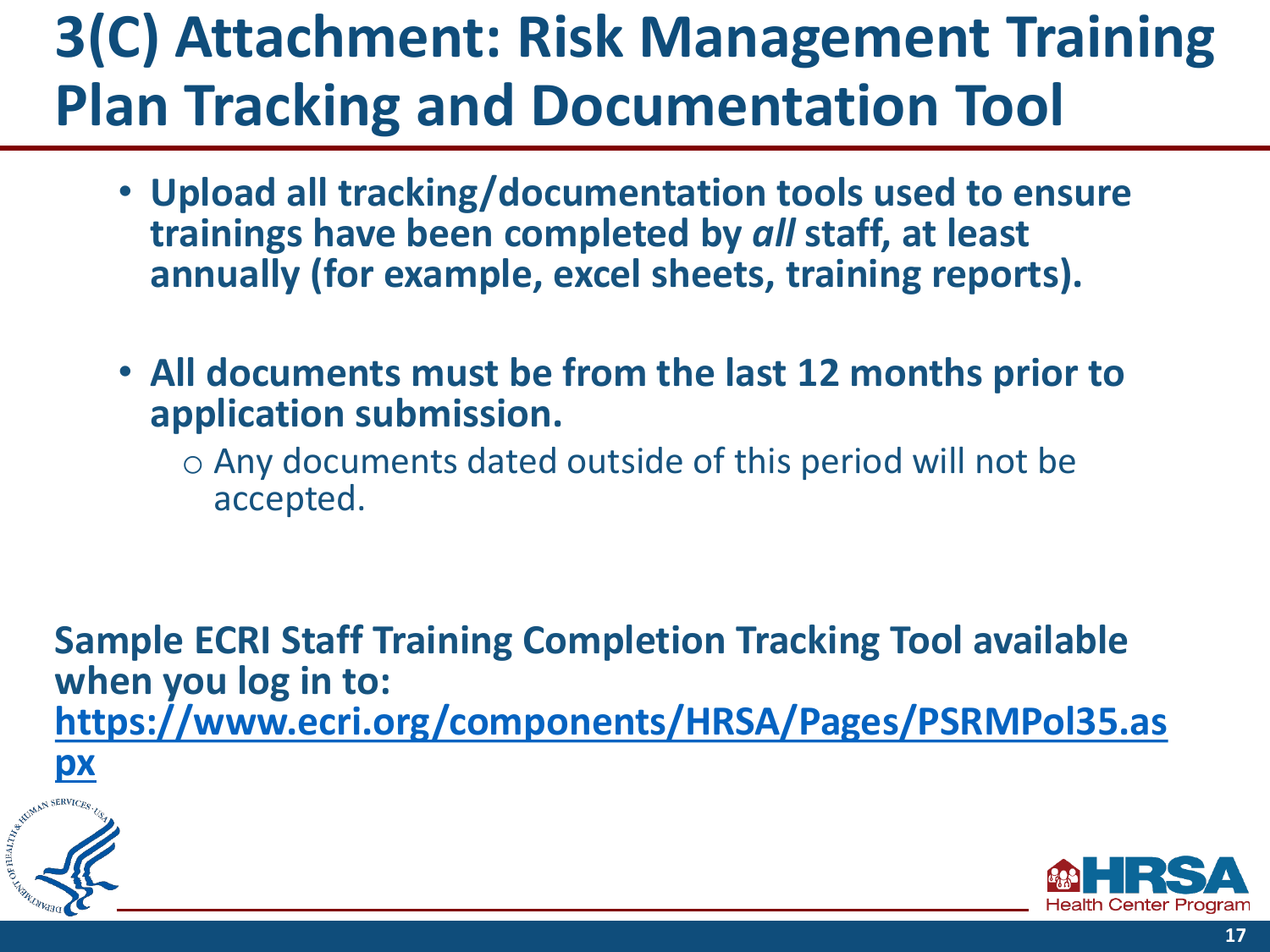## **4 Attachment: Risk Management Quarterly Assessments Documentation**

- **Quarterly risk management assessments. Must submit proof for each quarter (Q1 2020, Q2 2020, Q3 2020, and Q4 2020)**
- **Must be done at least quarterly**
- **Your documentation should demonstrate activities for each quarter of the reporting period** 
	- To assist the reviewer clearly state what the timeframe is for your reporting period. For example: Calendar Year vs Federal Government Fiscal Year
	- Include clinical and care related risk assessments only (security/fire alarm checks do not qualify as clinical/patient safety for the purposes of the FTCA application)

#### **For more information, visit:**



<https://www.ecri.org/solutions/risk-assessment/>

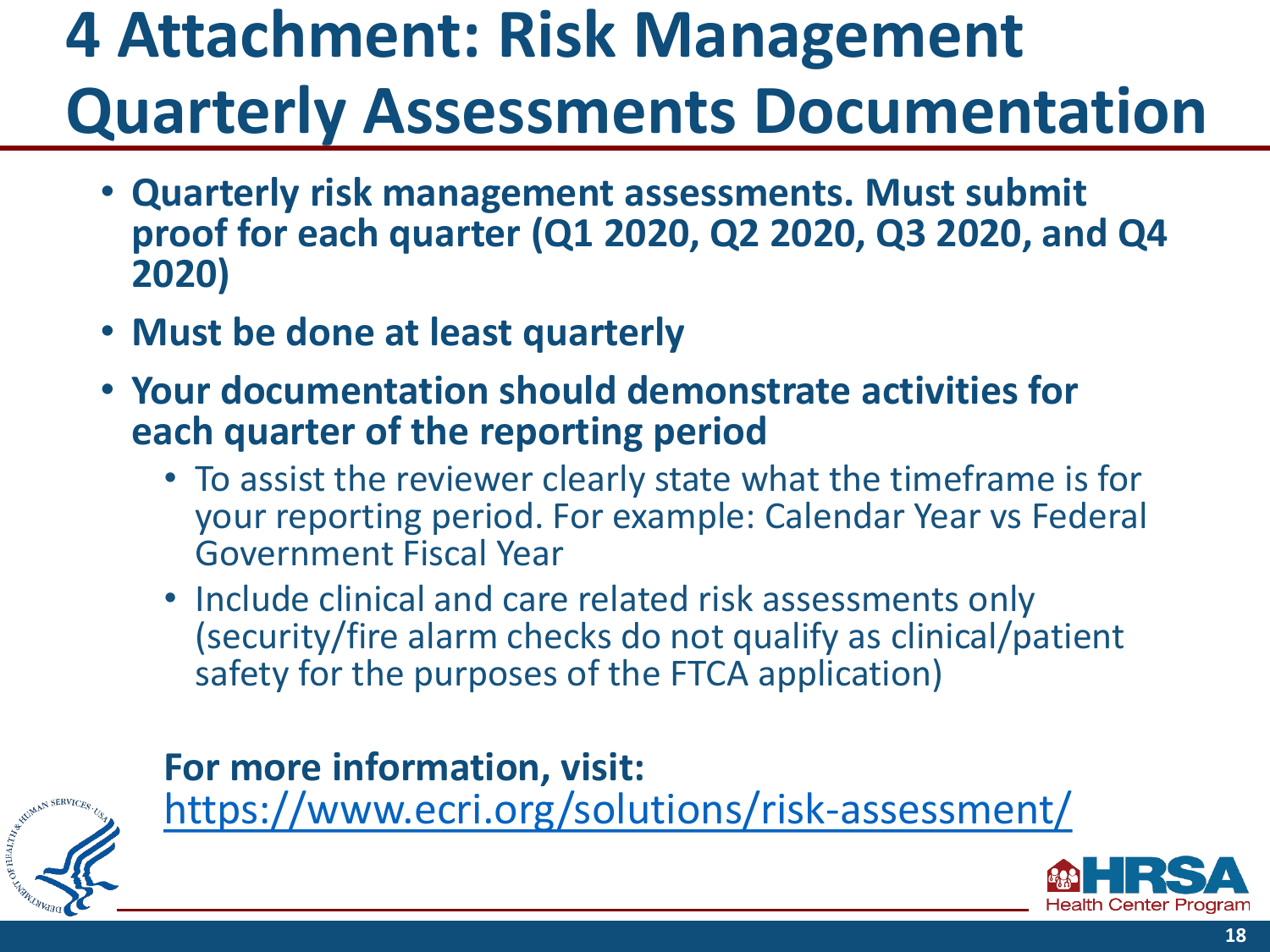#### **5(A) Attachment: Annual Risk Management Report to Board and Key Management Staff**

- **Covers the current or previous calendar year (January 2020 – December 2020 )** 
	- If timeframe differs please explain why in your application and clearly indicate the reporting timeframe

#### • **Must include:**

- All risk management activities for the year
- The report must include data analysis and trends
- Focus on health care risk management activities and progress in meeting goals
- The report must include recommendations and next steps for the upcoming calendar year



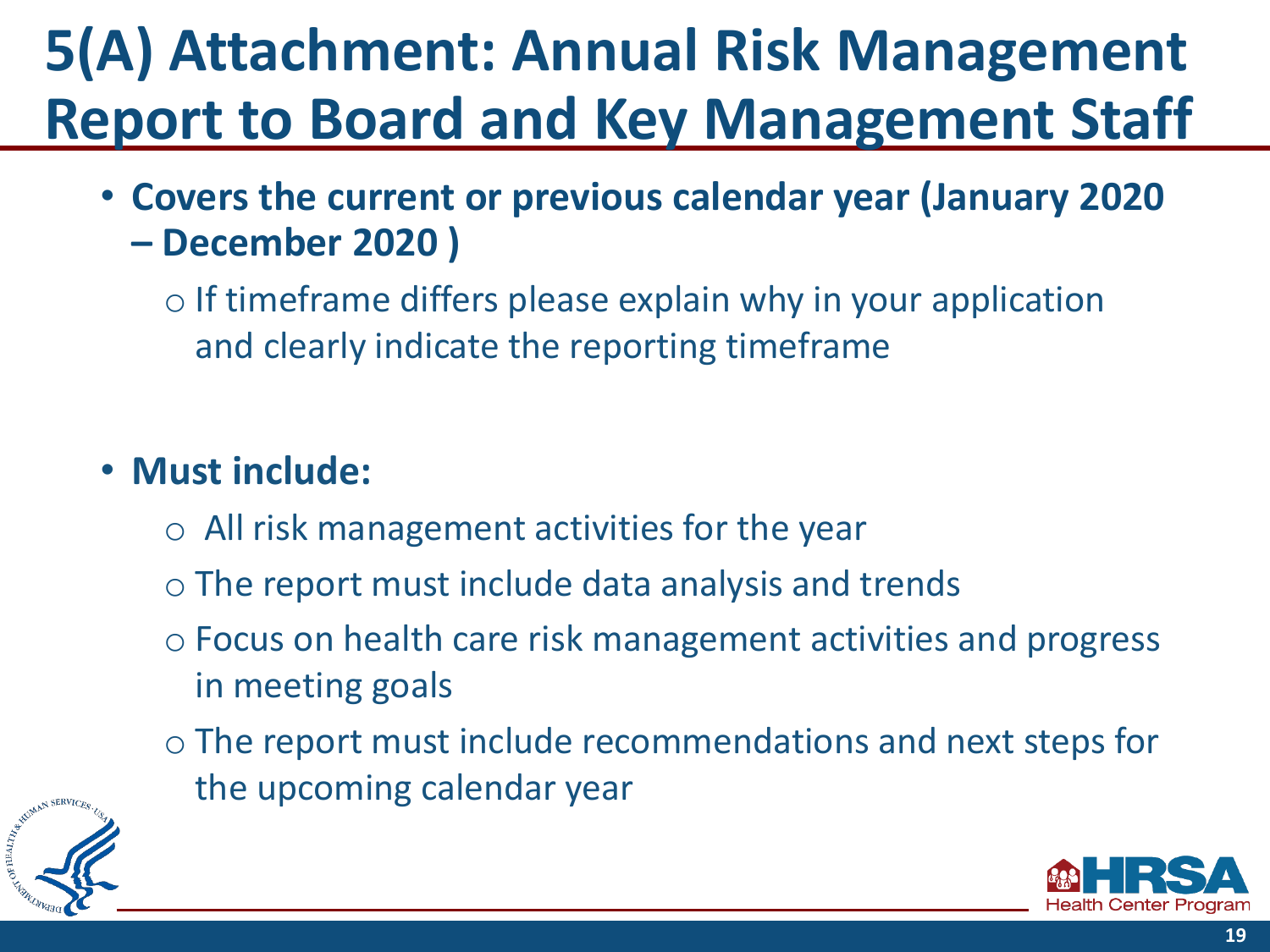# **5(B) Attachment: Proof of Board Review of Annual Risk Management Report**

- **Proof that the health center board received and reviewed this report**
- **All documents must be from the current or previous calendar year.**
- **Any documents dated outside of this period will not be accepted.**



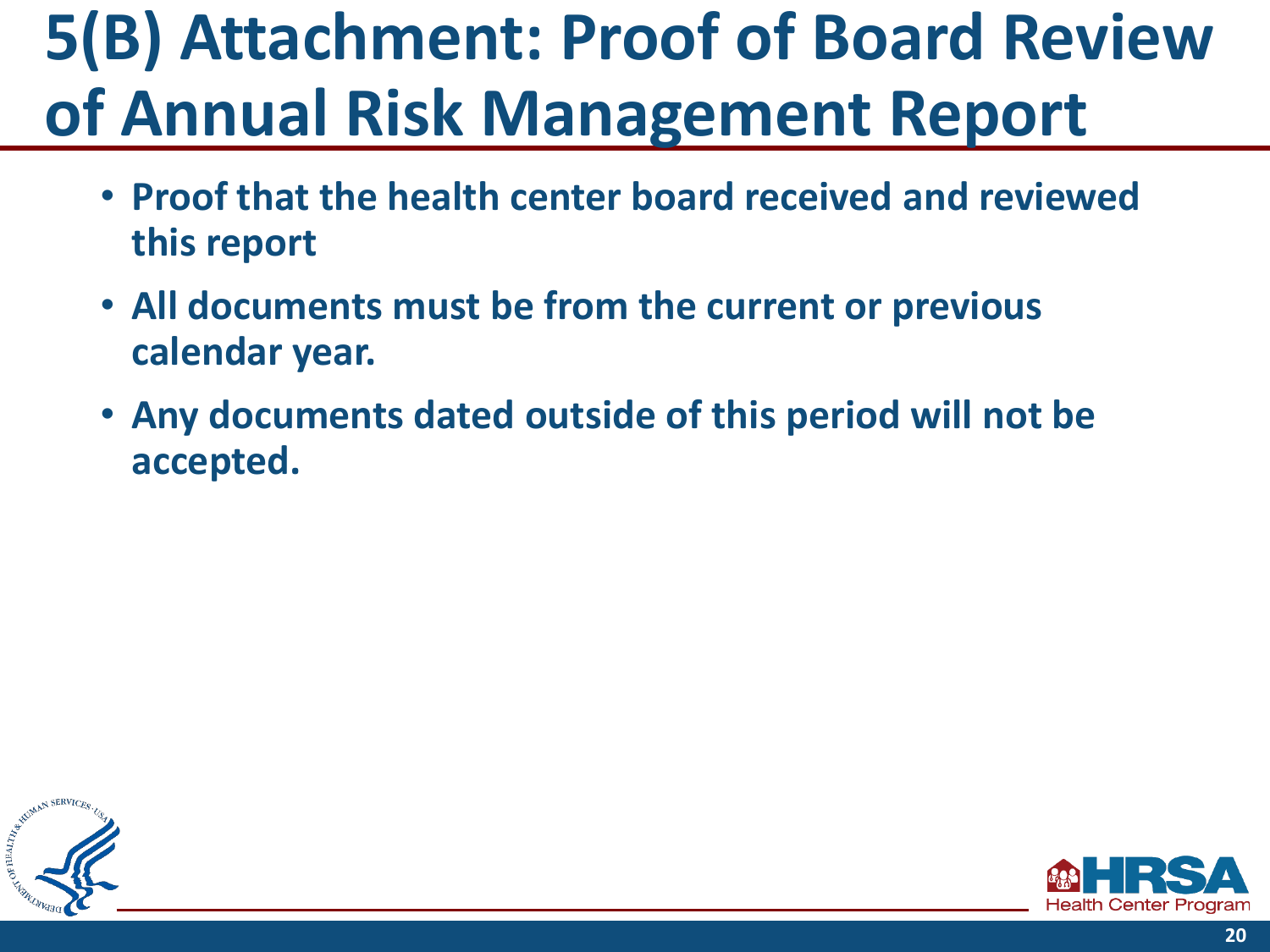## **6 Attachment: Risk Management Position Description**

- **Position description describing the individual responsible for the coordination of health center risk management activities and any other associated risk management activities** 
	- The job description must clearly detail what risk management activities are a part of the risk manager's daily responsibilities



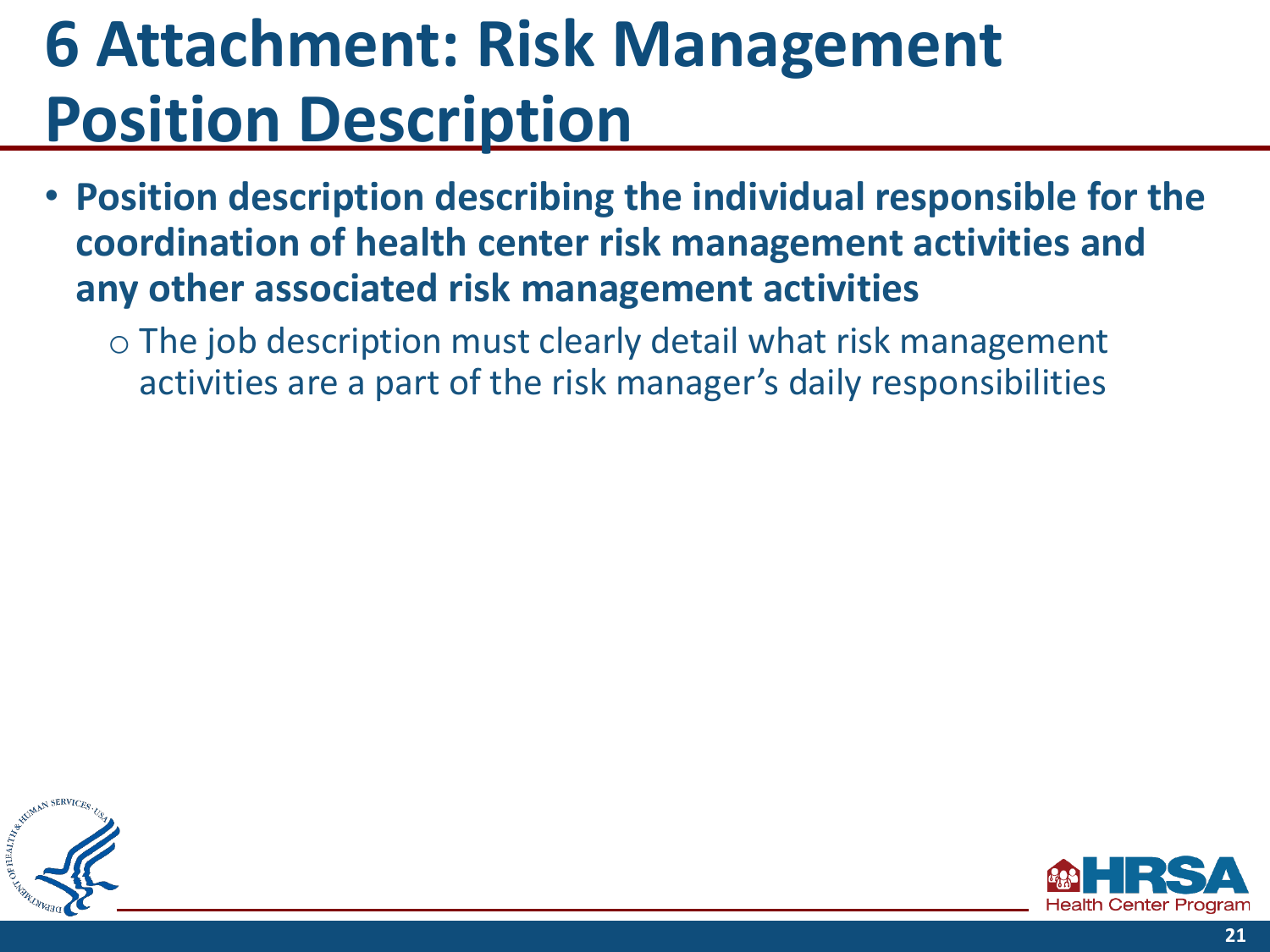## **7(B) Attachment: Annual Risk Manager Training**

• **Evidence that the risk manager completed health care risk management training in the last 12 months prior to application submission**



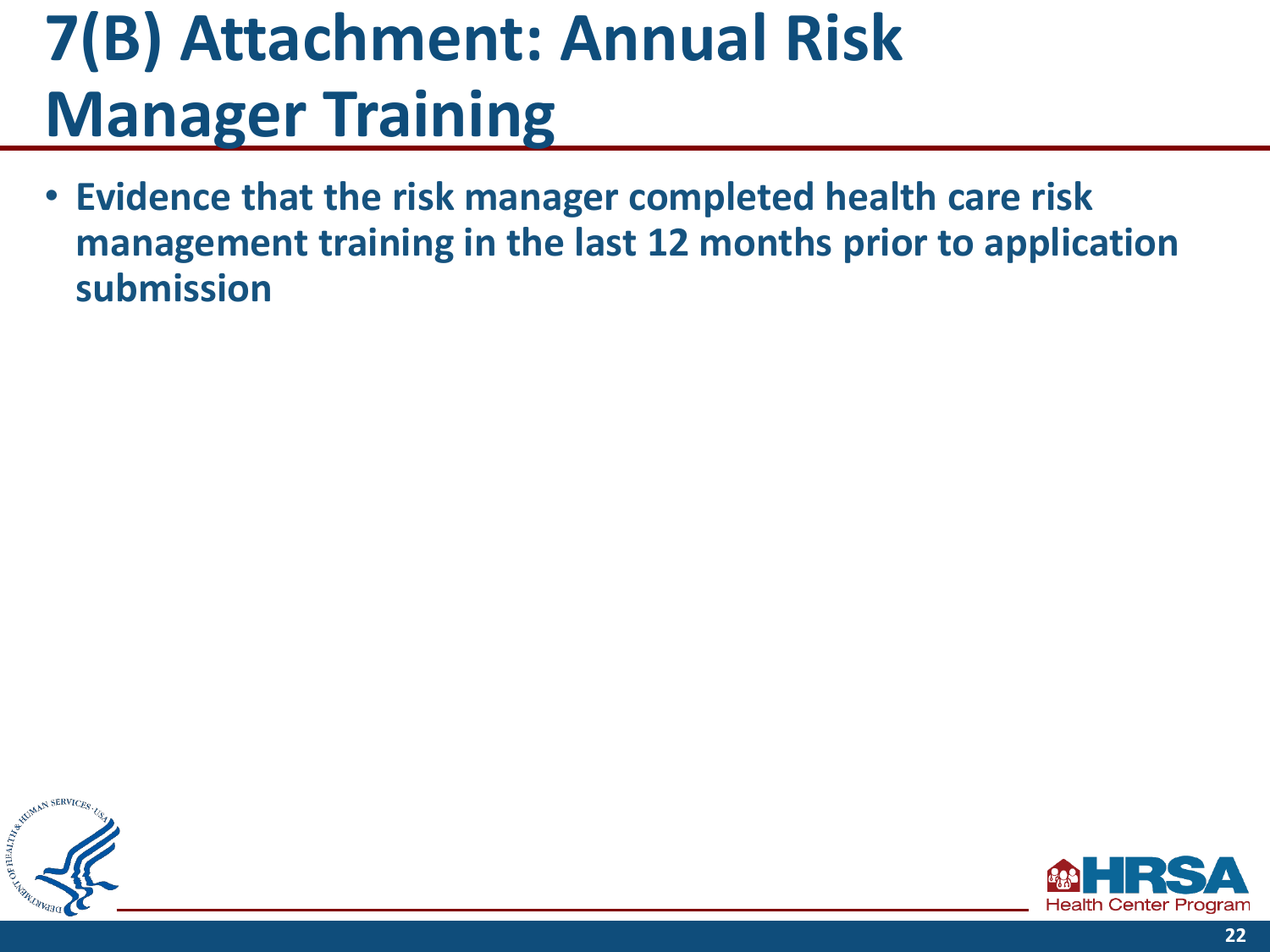# **Risk Management Lessons Learned (1/2)**

• **Be sure to include the following content in your Annual Risk Management Report:** 

- Trends, analysis, and overview of all risk management activities
- Incident information (Near misses, adverse, and sentential)
- Summary of patient satisfaction information
- Summary of risk assessments performed
- Overview of risk management trainings conducted
- Risk management projects and goals
- Risk management procedures and policy development, review and approval
- All other relevant risk management information



**For more information, see the FTCA Compliance Tool: Risk Management Annual Report to Board, available at**  <https://bphc.hrsa.gov/ftca/hcap-process>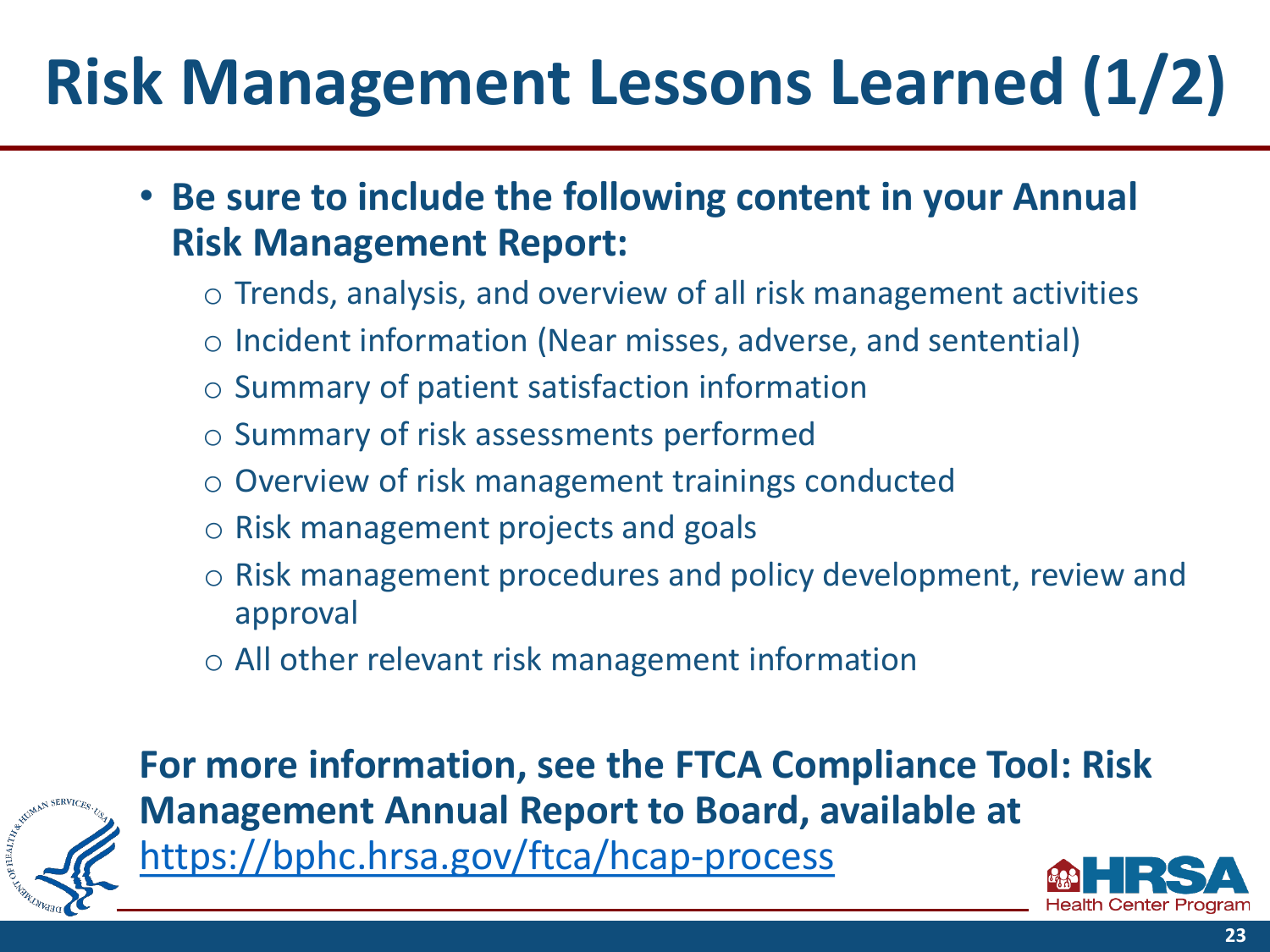# **Risk Management Lessons Learned (2/2)**

- **Please only submit information and documentation requested**
- **Review the tools and sample documents developed by ECRI.** 
	- ECRI products are specifically designed with the appropriate formats to use for a successful application.
	- For more information and ECRI Technical Assistance Tools, watch the Risk Management webinar available on this **[webpage](https://bphc.hrsa.gov/ftca/hcap-process).**
- **Make sure your Form 5B (Columns I and II) is up to date to indicate any OB/GYN services your health center provides.**



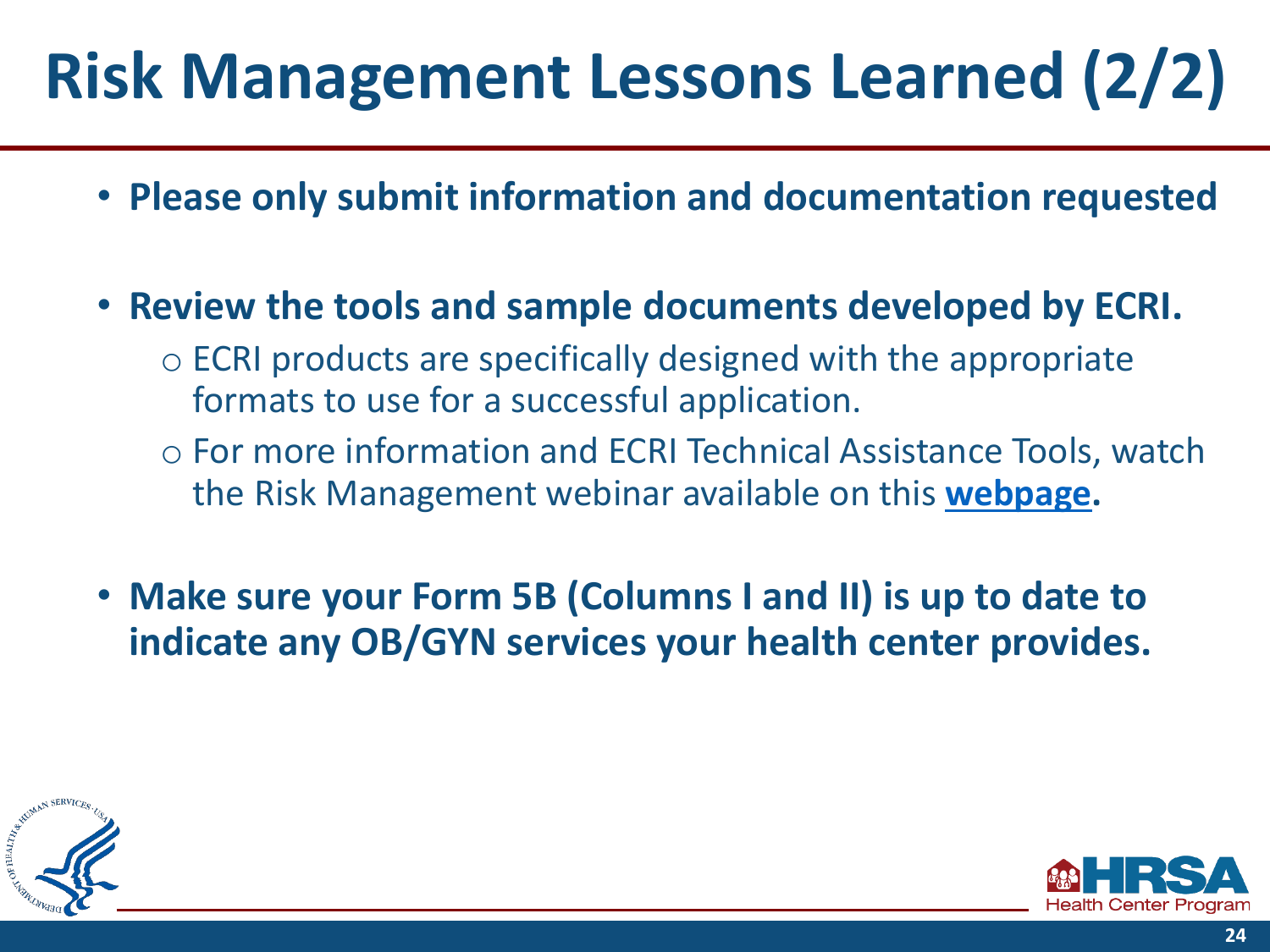## **4. Quality Improvement/ Quality Assurance**



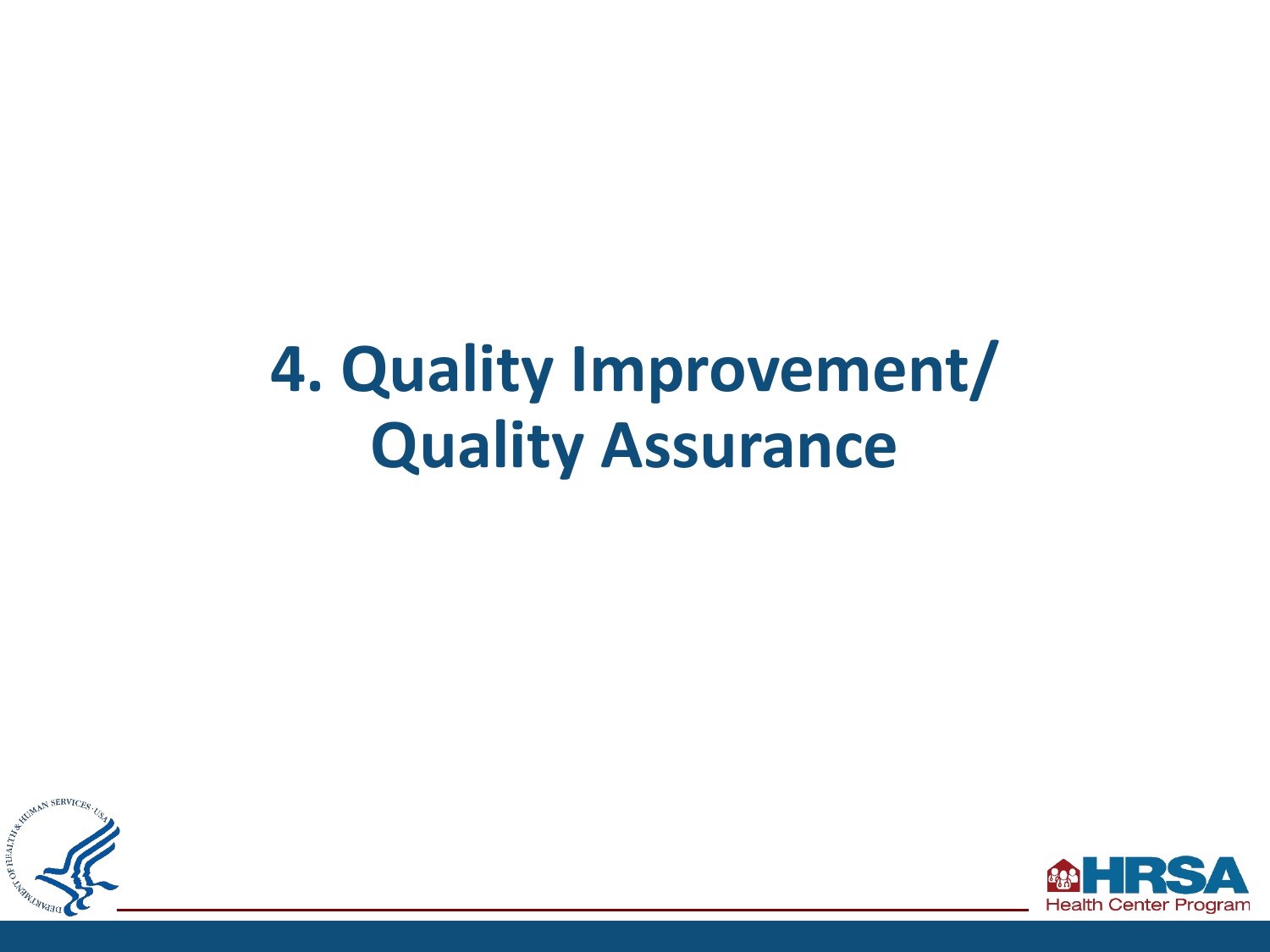# **QI/QA Highlights(1/2)**

• **Attest that the health center maintains and has implemented:** 

- QI/QA board-approved policies
- QI/QA operating procedures

• **Upload documentation of QI/QA assessments performed by physicians or licensed health care professionals** 

- **Upload documentation that confirms board decision-making and oversight responsibilities:** 
	- Most recent QI/QA report
	- Board meeting minutes that document that the most recent
- 



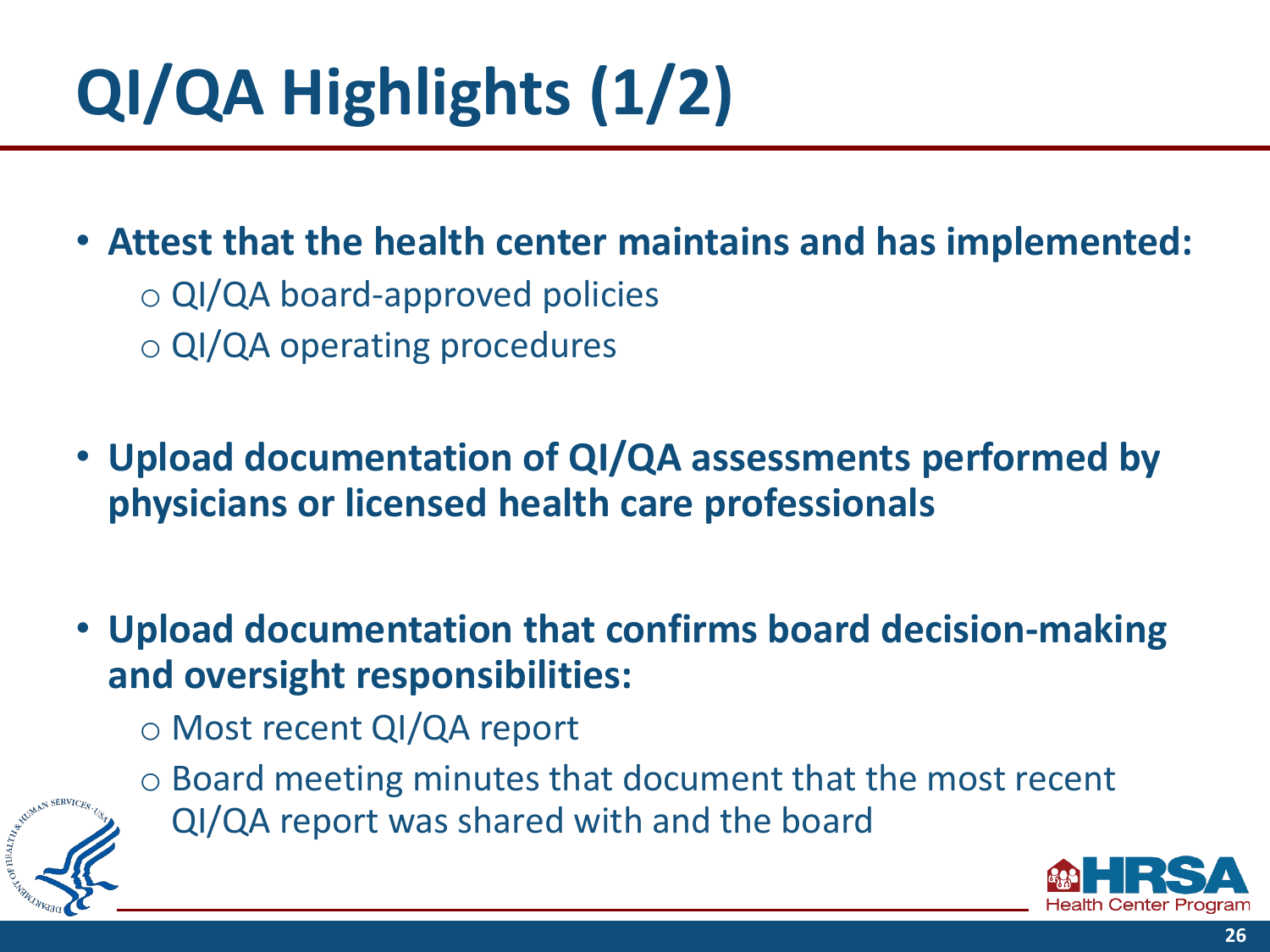# **QI/QA Highlights (2/2)**

- **Upload the position description describing the responsibilities of the individual overseeing QI/QA:** 
	- Implement QI/QA operating procedures and related QI/QA assessments
	- Monitor QI/QA outcomes
	- Update QI/QA operating procedures
	- Describing QI/QA activities as part of the individual's daily responsibilities
- **Attest to the maintenance and security of patient health records:** 
	- Maintenance of a retrievable health record



◦ Implementation of systems for protecting the confidentiality of and safeguarding patient information

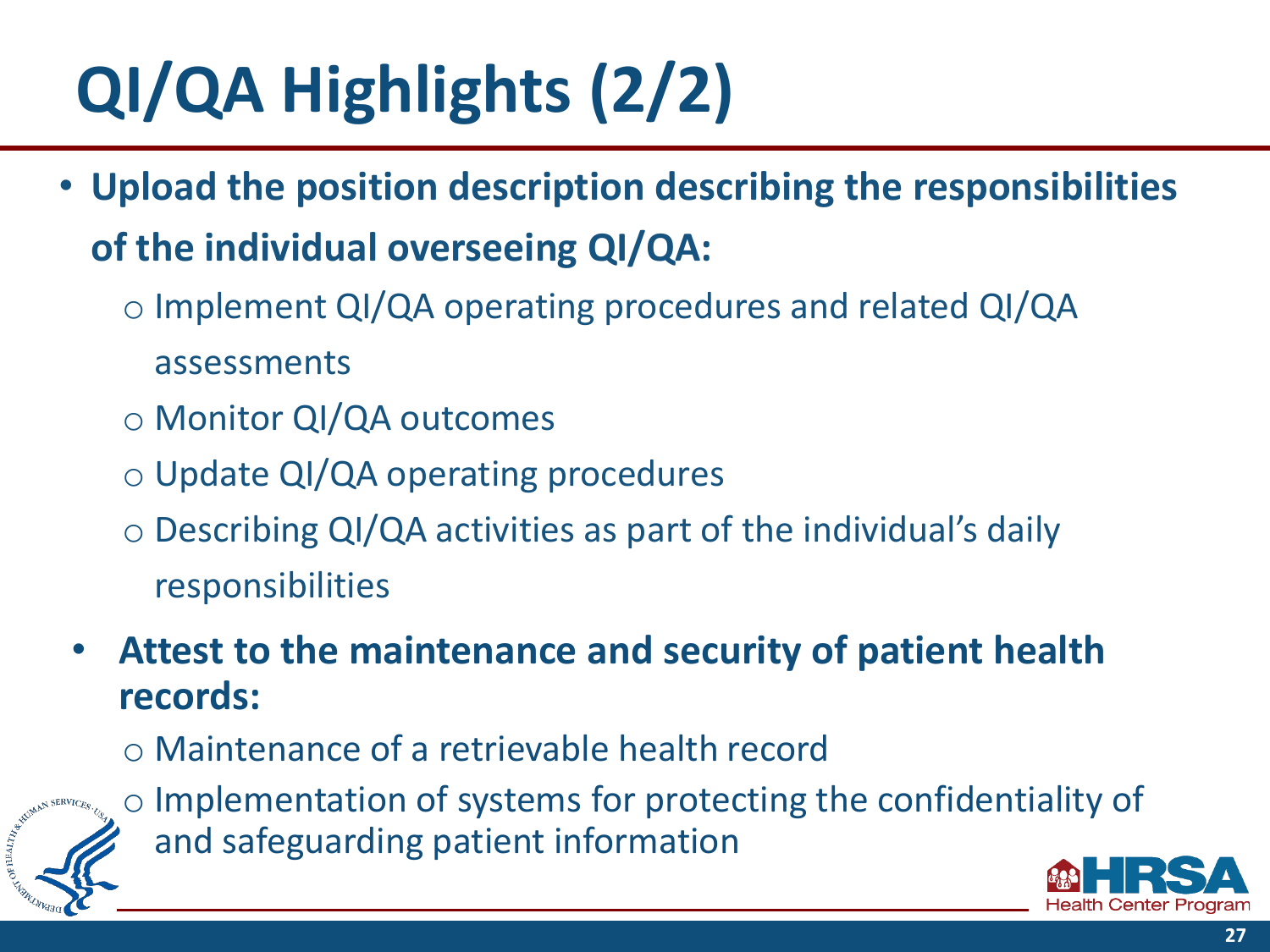# **QI/QA Lessons Learned**

- **QI/QA assessments must be done at least quarterly, and your documentation should demonstrate activities for each quarter of the reporting period** 
	- $\circ$  To assist the reviewer, clearly state what the timeframe is for your reporting period. For example: Calendar Year vs Federal Government Fiscal Year
	- It is possible for QI/QA assessments and Risk assessments to overlap



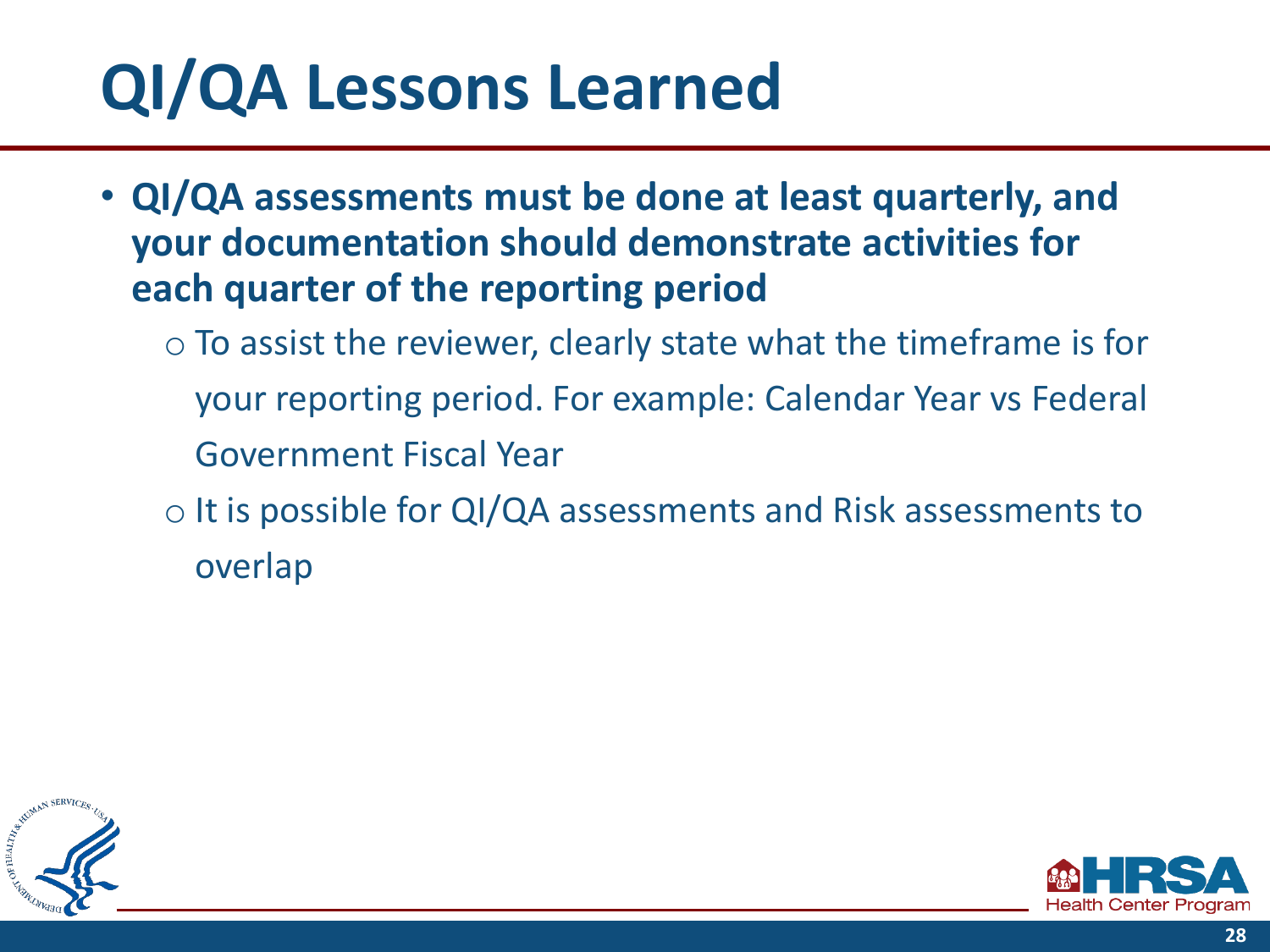## **5. Credentialing and Privileging**



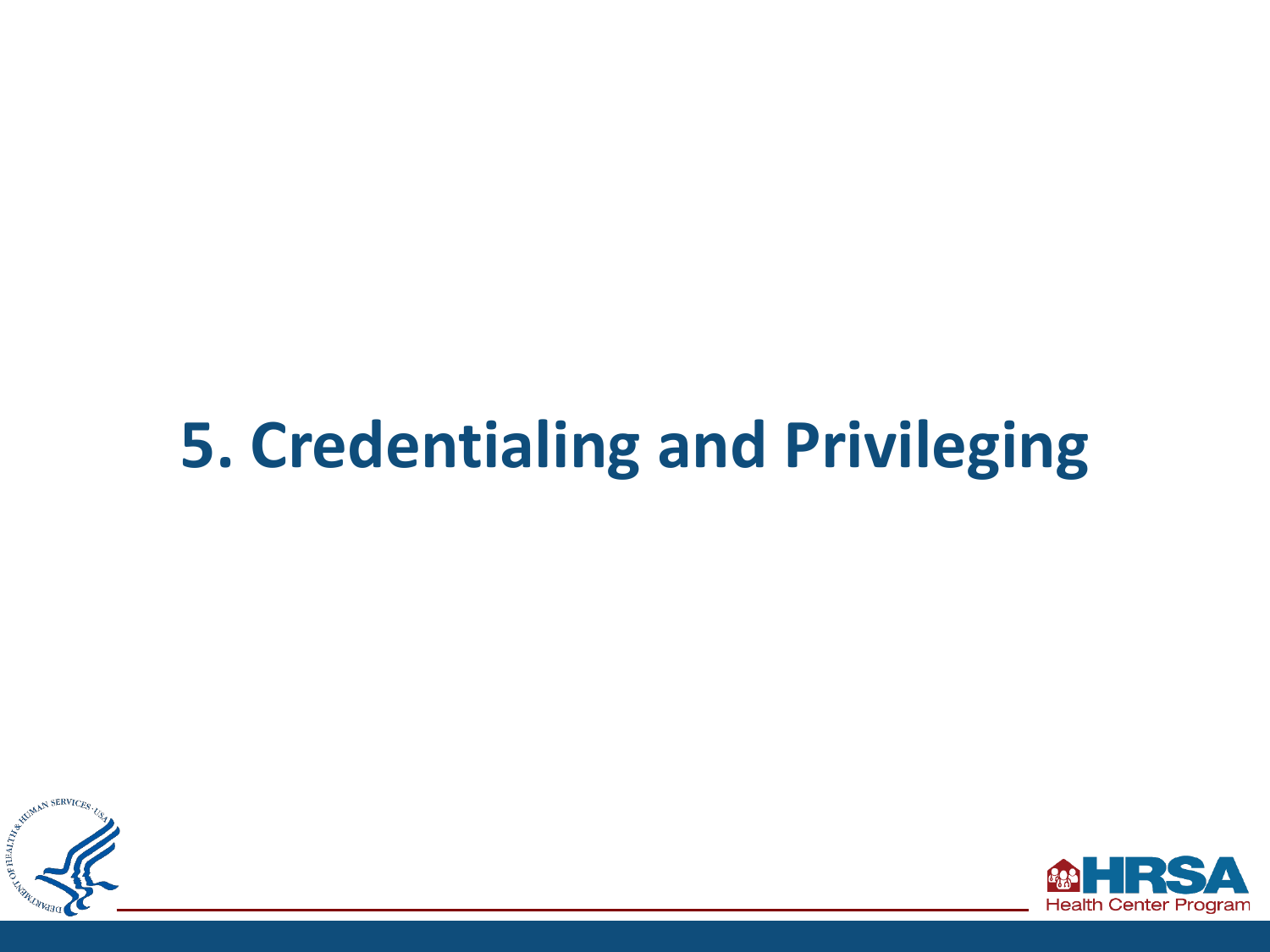# **Credentialing and Privileging Highlights**

- **Attest that the health center maintains a credentialing and privileging process and has implemented:** 
	- Credentialing operating procedures
	- Privileging operating procedures
- **Upload the credentialing and privileging operating procedures**
- **Attest that the health center maintains credentialing and privileging files for all clinical staff**
- **Attest that if the health center has contracts/written agreements with provider organizations, the health center ensures the credentialing and privileging of their providers**



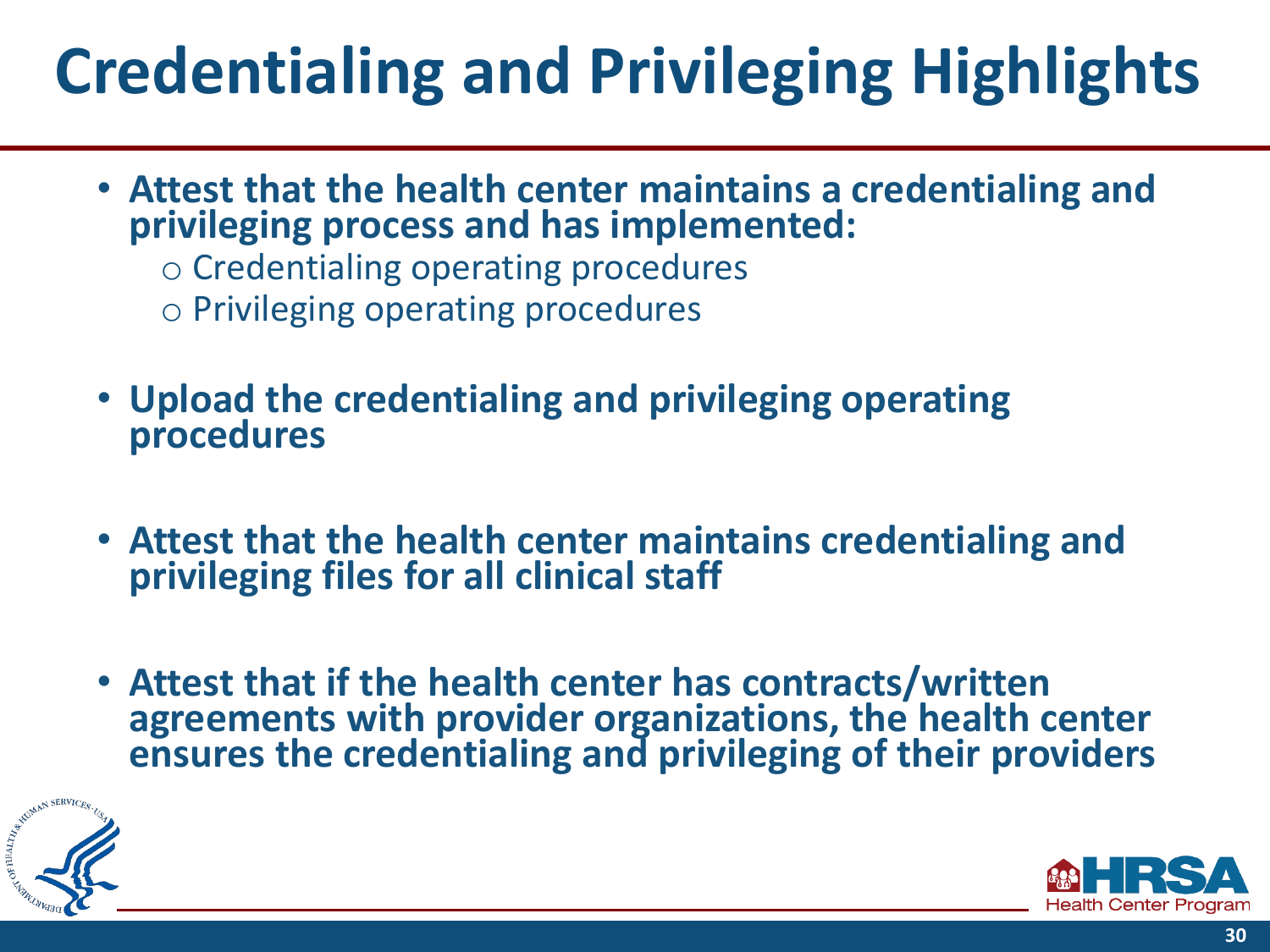#### **Credentialing and Privileging Lessons Learned**

- **You must provide Credentialing and Privileging Procedures with each component referenced in the credentialing and privileging section questions 1(A) & 2(A)**
- **Include procedures for** *all* **clinical staff members (licensed independent practitioners (LIPs), other licensed or certified practitioners (OLCPs), and other clinical staff (OCS)**
- **Key resources to review:** 
	- [Chapter 5: Clinical Staffing of the Health Center Compliance](https://bphc.hrsa.gov/programrequirements/compliancemanual/chapter-5.html) [Manual](https://bphc.hrsa.gov/programrequirements/compliancemanual/chapter-5.html)
	- [FTCA Compliance Tool: Credentialing and Privileging Process](https://bphc.hrsa.gov/sites/default/files/bphc/ftca/healthcenters/ftca-compliance-tool-credentialing-privileging.pdf)



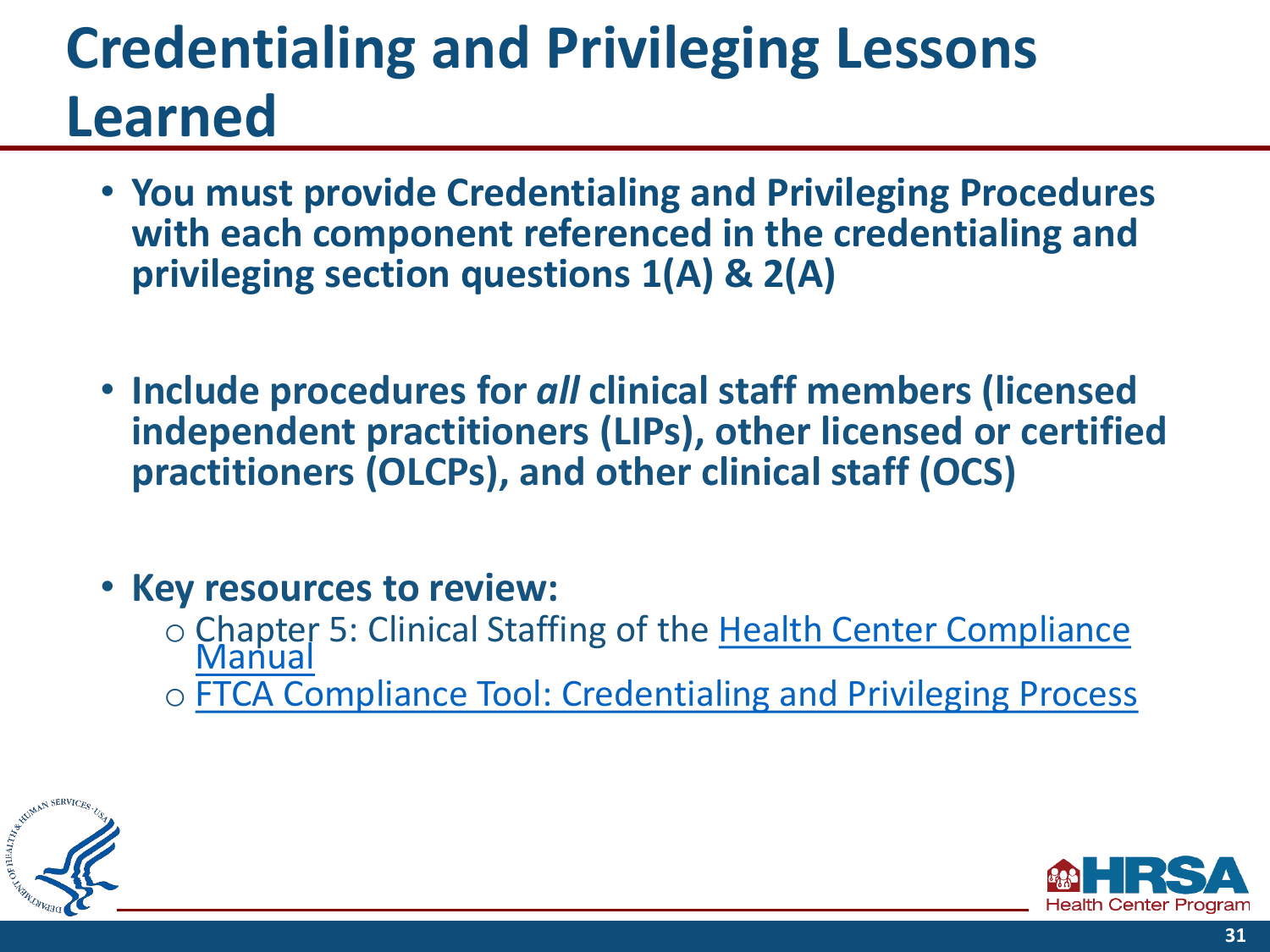### **6. Claims Management**



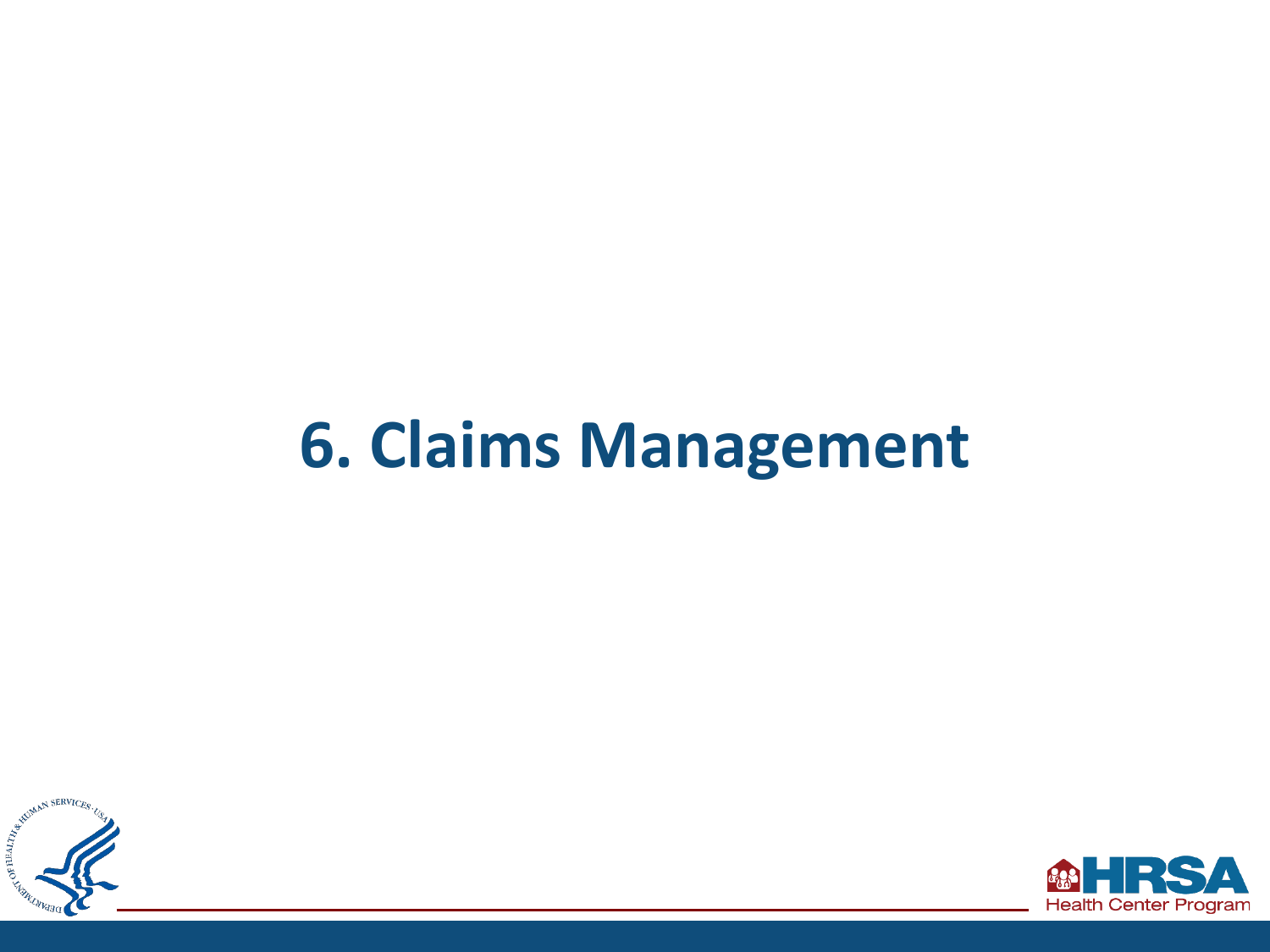# **Claims Management Highlights(1/3)**

- **Attest that the health center has a claims management process for addressing any potential or actual health or health-related claims, including medical malpractice claims, that may be eligible for FTCA coverage**
- **Attest that the health center's claims management process ensures the following:** 
	- $\circ$  The preservation of all health center documentation related to any actual or potential claim or complaint
	- Any service of process/summons that the health center or its provider(s) receives relating to any alleged claim or complaint is promptly sent to the HHS, Office of the General Counsel, General Law Division
- **Upload the Claims Management Procedures**



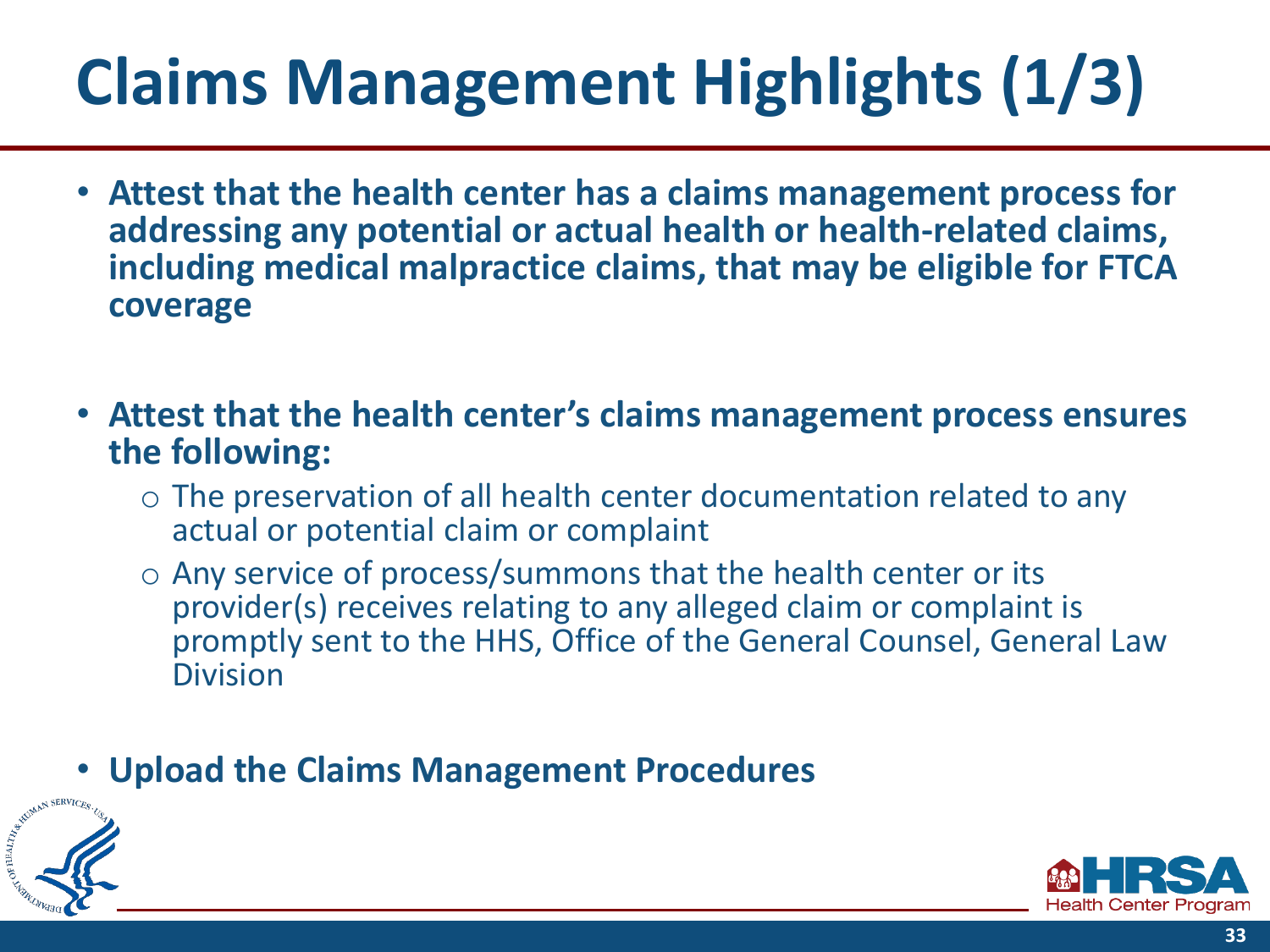### **Claims Documentation, as applicable (2/3)**

- **For each allegation filed within the last five years, provide the following:** 
	- Name of provider involved
	- Area of practice/specialty
	- Date of occurrence
	- Summary of allegations, if the claim is closed
	- Status/outcome of claim
	- Documentation that the health center cooperated with the Attorney General for this claim
	- Risk Management activities completed/Summary of health center internal analysis and steps taken to prevent future occurrences



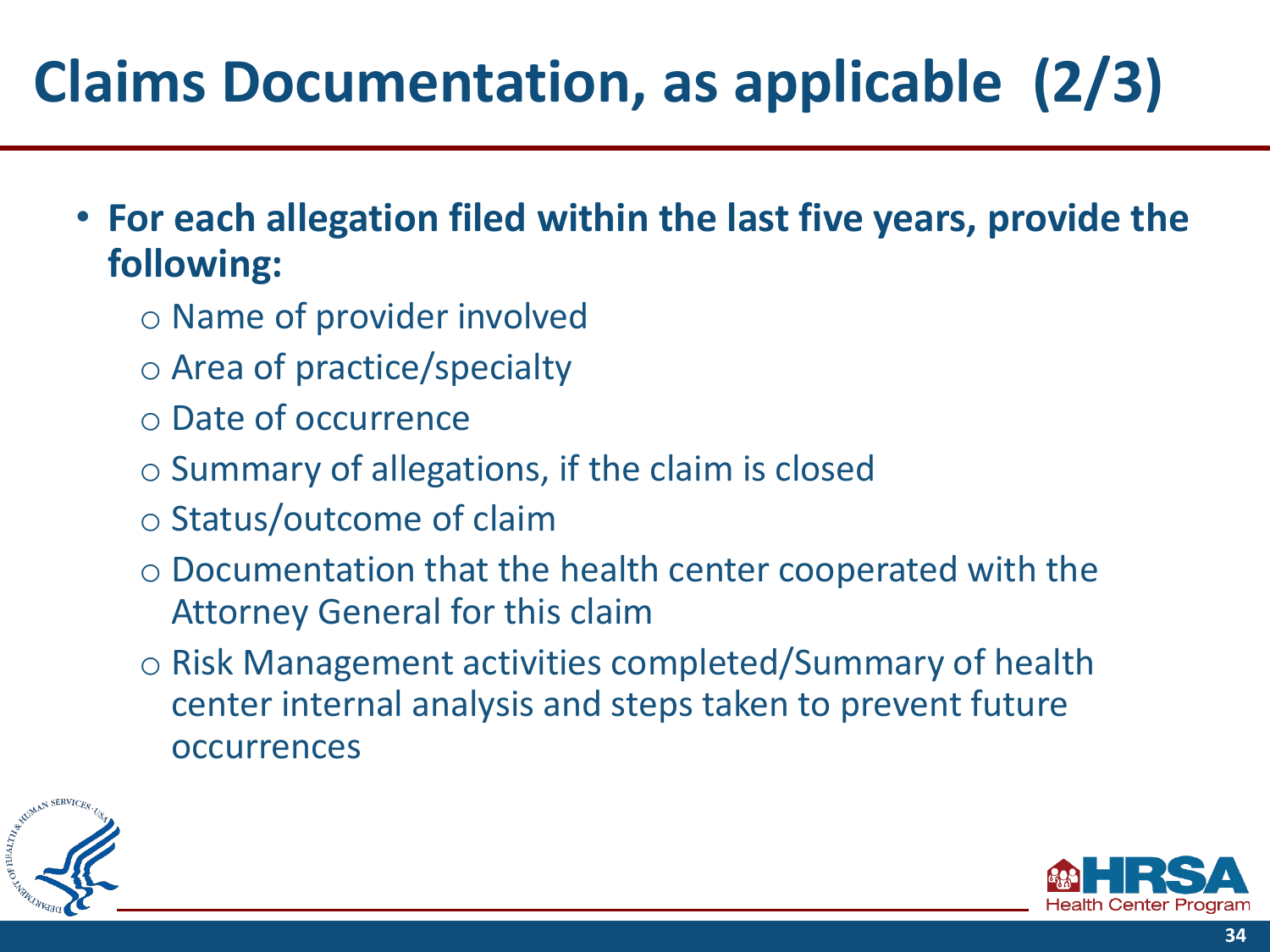#### **3(C) Attachment: Claims Management Position Descriptions (3/3)**

- **Attest that the health center informs patients using plain language that it is a deemed federal Public Health Service employee; include documentation as applicable**
- **Upload the position description for the individual designated as responsible for the management and processing of claimsrelated activities and serves as the claims point of contact**



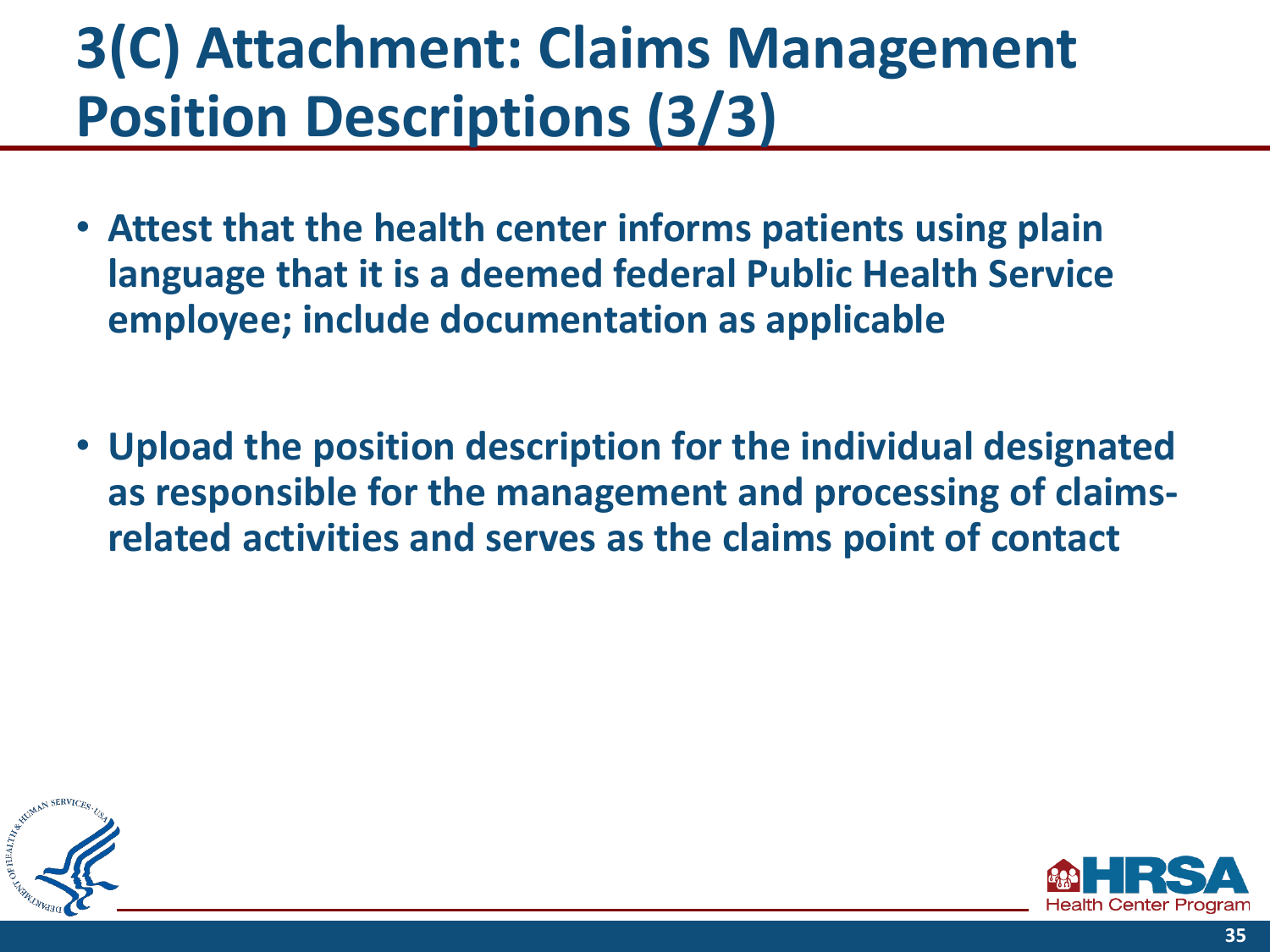## **Claims Management Lessons Learned**

- **Please ensure that each closed claim includes a description of mitigating actions that have taken place within the health center to prevent or mitigate the occurrence of similar future claims. Please see** 
	- Investigations and root cause analysis,
	- Credentialing and privileging actions,
	- Training,
	- Risk management/QI/QA projects and/or assessments, and
	- Policy and procedure development
- **Please ensure that your claims management procedure includes a clear and detailed process on how FTCA specific claims will be handled.** 
	- $\circ$  This process should align with the claims elements outlined in the FTCA Policy Manual and Chapter 21 of the Health Center Compliance Manual.



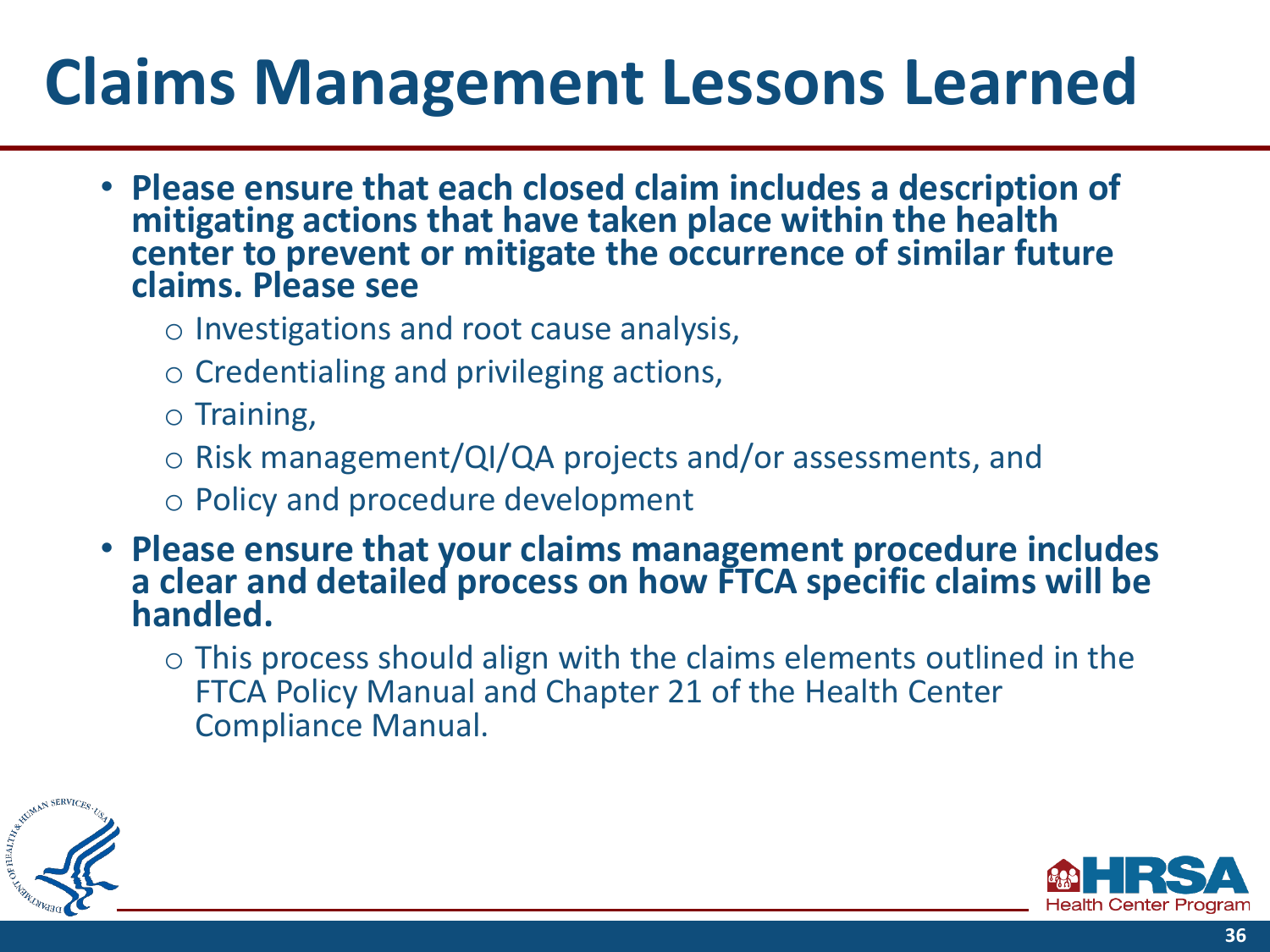#### **COVID-19 Impact**



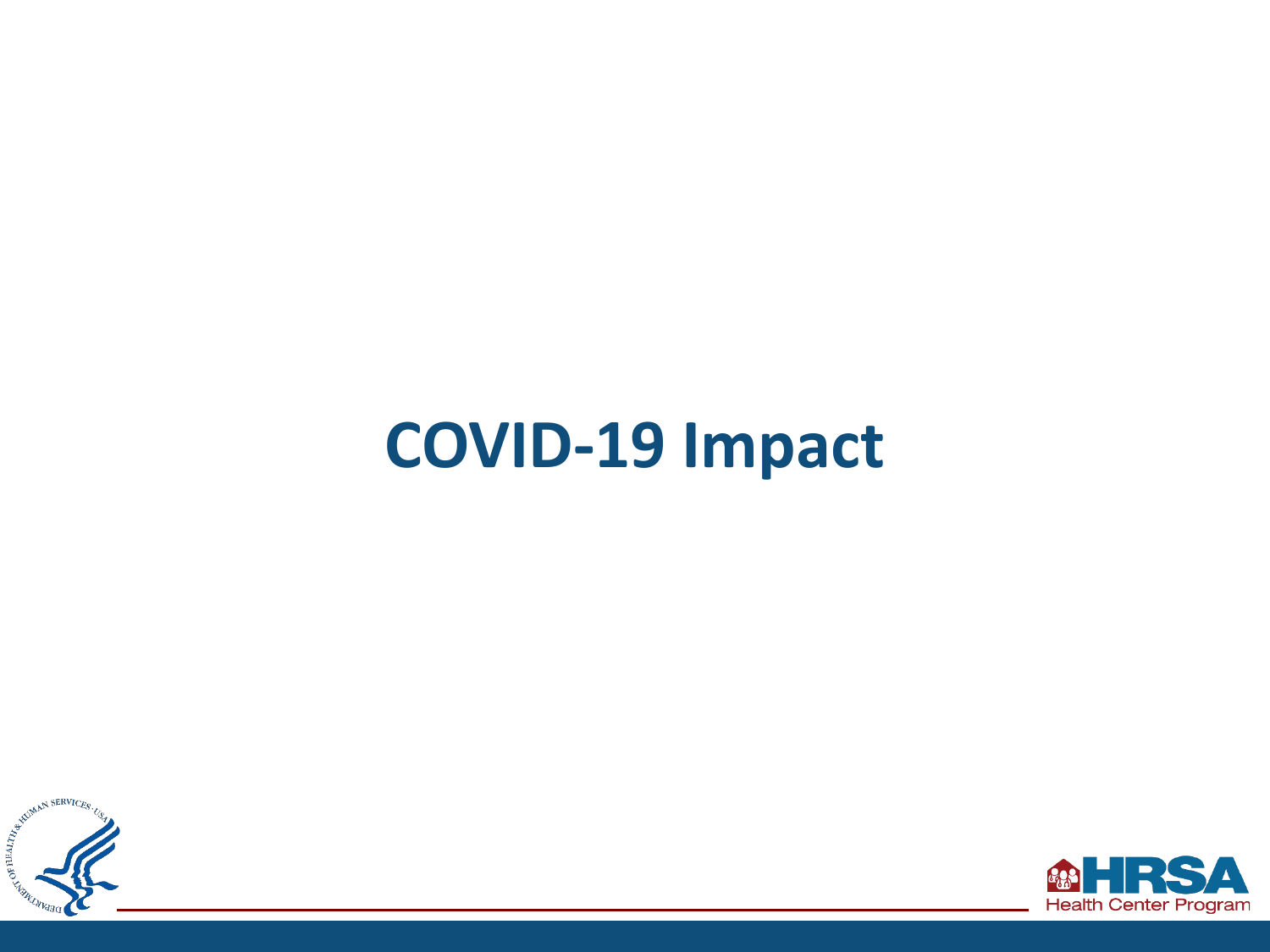## **FTCA and ECRI Resources**

- **Policy and Application Resources:**  ◦ <https://bphc.hrsa.gov/ftca/about/index.html>
- **Health Center Deeming Application Webpage with FTCA Application Tool Kit and other Technical Assistance Webinar Recordings:**

◦ <https://bphc.hrsa.gov/ftca/hcap-process>

- **The FTCA Application Tool Kit includes formatted documents and samples to support you in developing a successful application, including:**
- **Risk Management**

M.Thestan

- [FTCA Technical Assistance Resource on Tracking Policies](https://bphc.hrsa.gov/sites/default/files/bphc/ftca/healthcenters/ftca-deeming-app-tracking-checklist-cy-19.pdf)
- [FTCA Compliance Tool: Risk Management Annual Report to Board](https://bphc.hrsa.gov/sites/default/files/bphc/ftca/healthcenters/ftca-compliance-tool-risk-management-annual-report.pdf)
- [FTCA Compliance Tool: Risk Management Training Plan](https://bphc.hrsa.gov/sites/default/files/bphc/ftca/healthcenters/ftca-compliance-tool-risk-management-training-plan.pdf)
- **Credentialing and Privileging**

◦ [FTCA Compliance Tool: Credentialing and Privileging Process](https://bphc.hrsa.gov/sites/default/files/bphc/ftca/healthcenters/ftca-compliance-tool-credentialing-privileging.pdf)

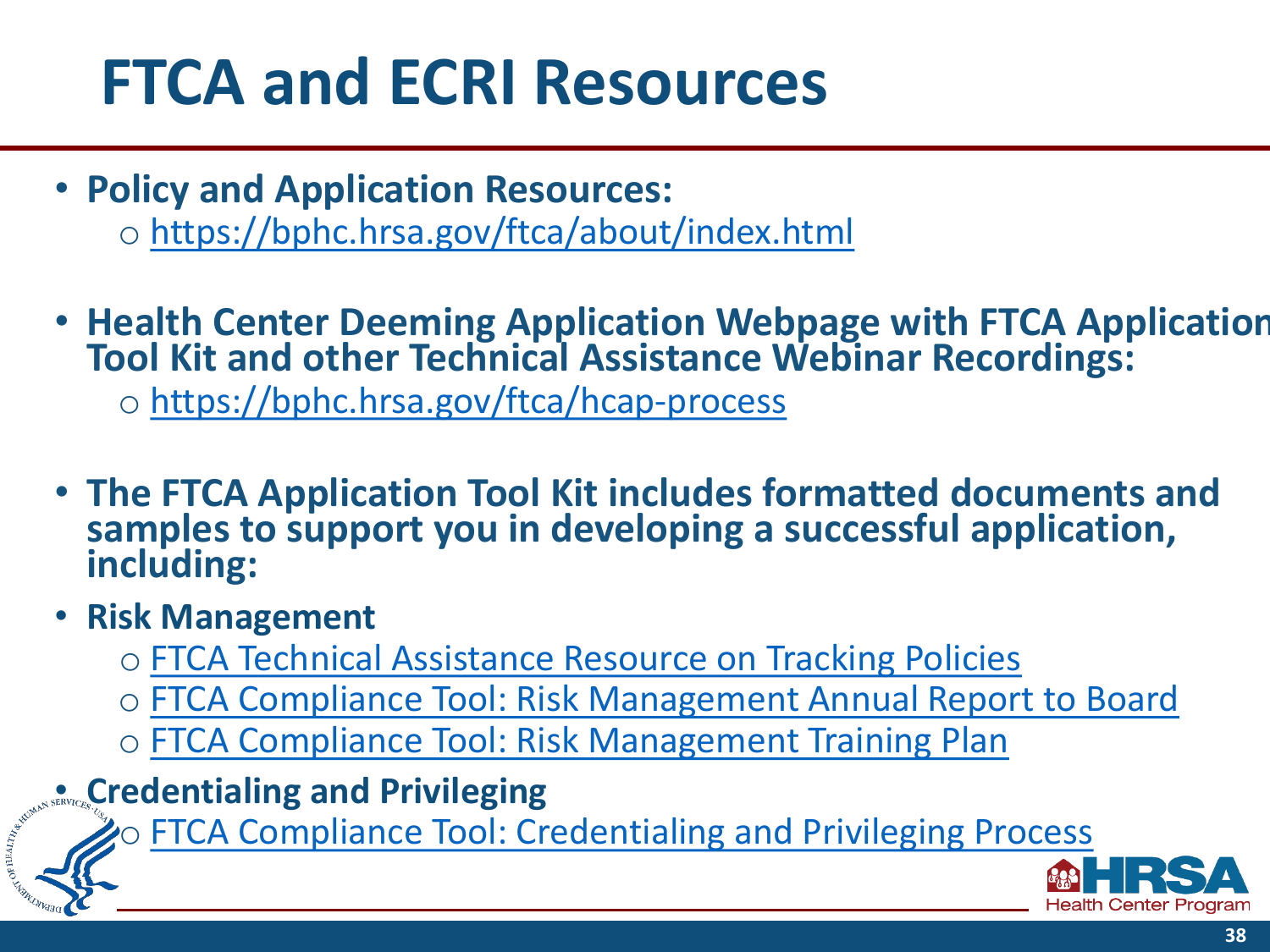# **Questions**

#### • **Phone:**

◦ Health Center Program Support (formerly the BPHC Helpline) ◦ 1-877-464-4772, option 1 ◦ 7:00 AM to 8:00 PM (ET) M-F (except Federal holidays)

#### • **Online:**

◦ Contact form: https://bphccommunications.sec [ure.force.com/ContactBPHC/BP](https://bphccommunications.secure.force.com/ContactBPHC/BPHC_Contact_Form)  HC\_Contact\_Form





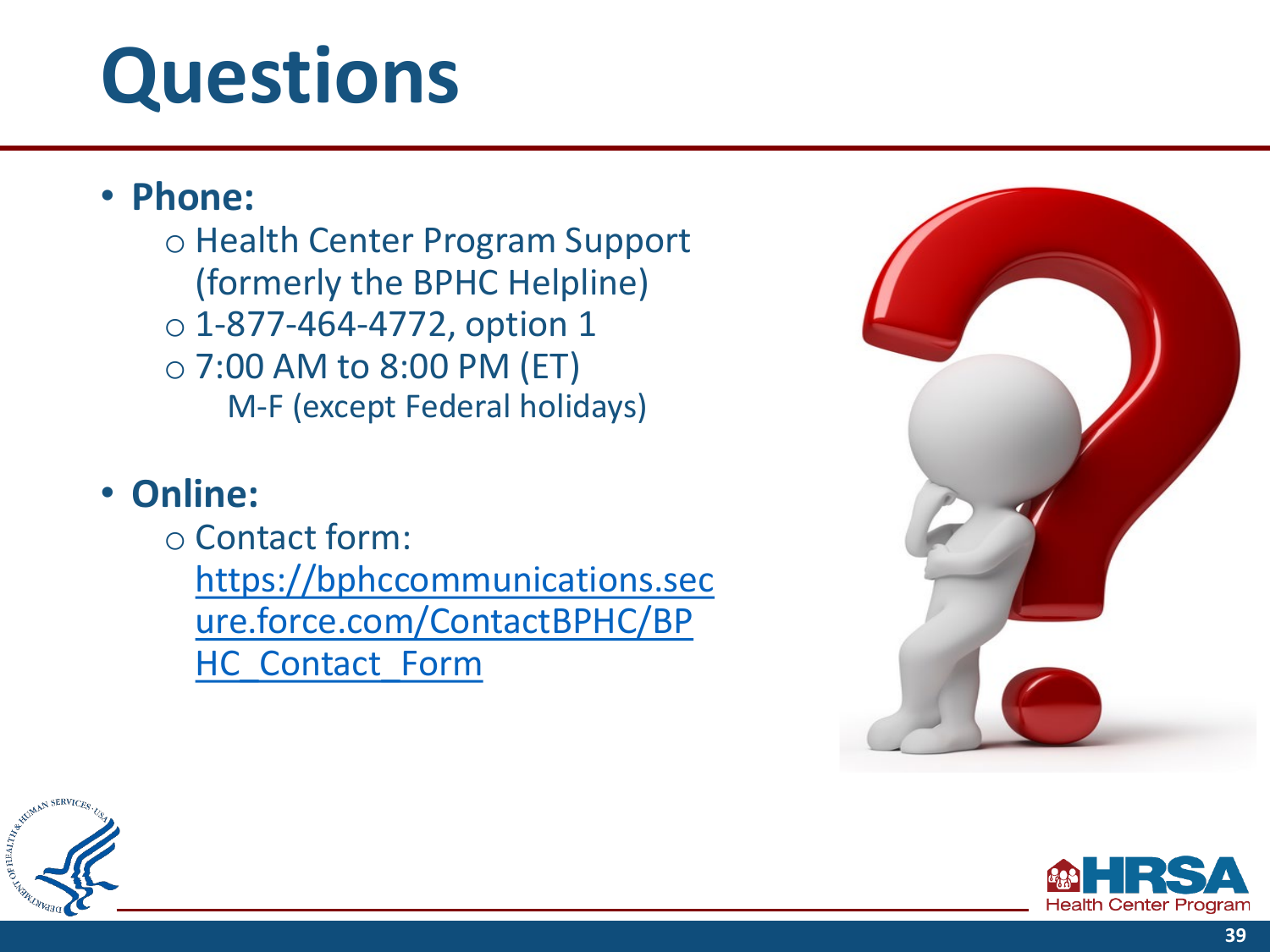

### To learn more about our agency, visit

#### [www.HRSA.gov](http://www.hrsa.gov/)

# Sign up for the HRSA *eNews*  FOLLOW US:  $\left(\begin{matrix} \mathbf{f} \end{matrix}\right) \left(\begin{matrix} \mathbf{g} \end{matrix}\right) \left(\begin{matrix} \mathbf{m} \end{matrix}\right) \left(\begin{matrix} \mathbf{m} \end{matrix}\right)$